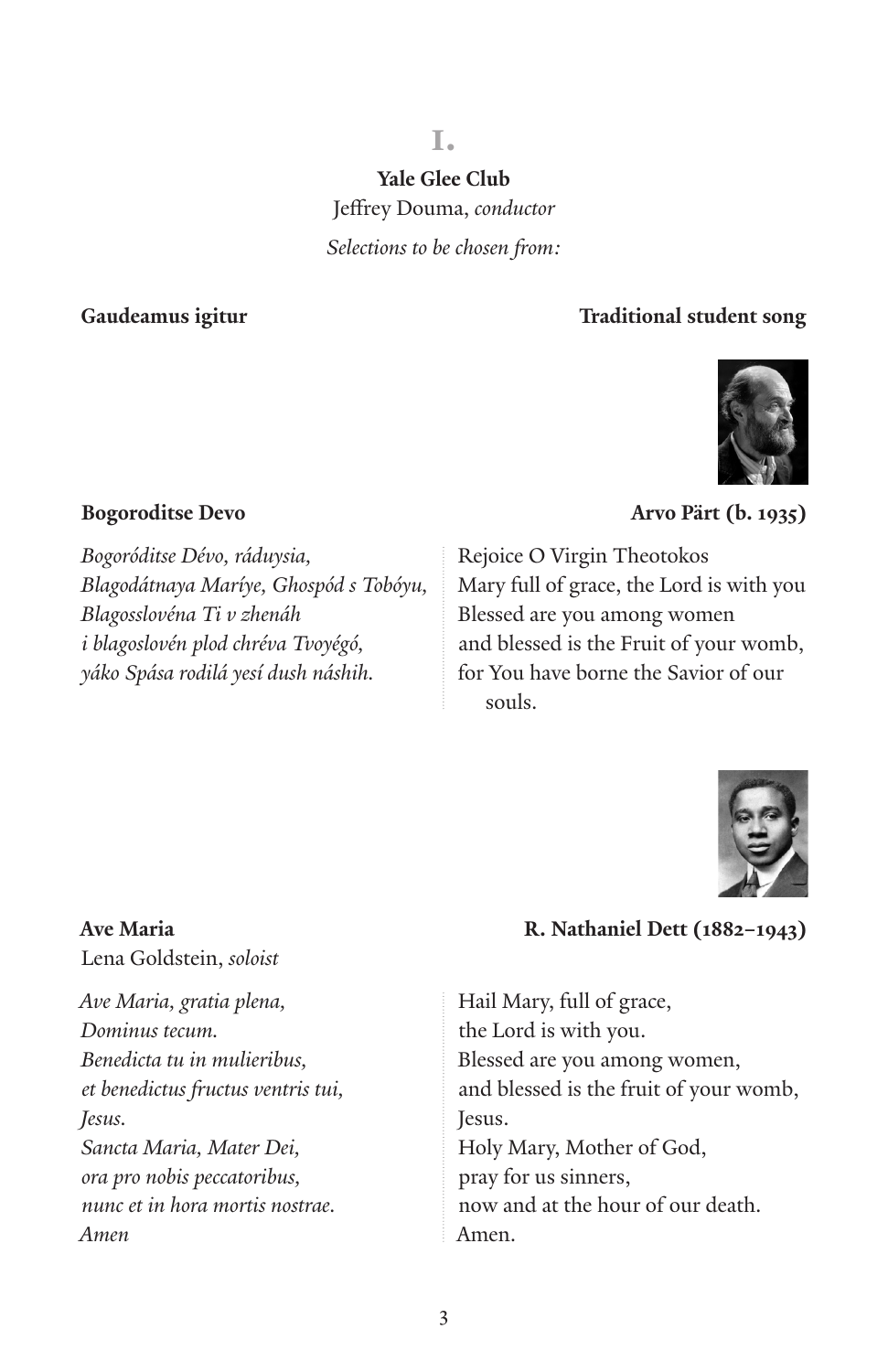Sarah Grube, *conductor Regina caeli laetare, Alleluia, quia quem meruisti portare, Alleluia,* 

### **Regina caeli Vicente Lusitano (1520-1561)**

Queen of Heaven, rejoice, Alleluia, for He whom you were worthy to bear, Alleluia,



*Bogoróditse Dévo, ráduysia, Blagodátnaya Maríye, Ghospód s Tobóyu, Blagosslovéna Ti v zhenáh i blagoslovén plod chréva Tvoyégó, yáko Spása rodilá yesí dush náshih.*

### **Bogoroditse Devo Sergei Rachmaninoff (1873-1943)**

Rejoice O Virgin Theotokos Mary full of grace, the Lord is with you Blessed are you among women and blessed is the Fruit of your womb, for You have borne the Savior of our souls.

 **ii.**



**Meditation Joel Thompson, mus '26**

*Composed for the 161st Yale Glee Club* Douglas Machiz, *cello*

Even the silence has a story to tell you. Just listen.

Listen

—from Jacqueline Woodson's novel *Brown Girl Dreaming*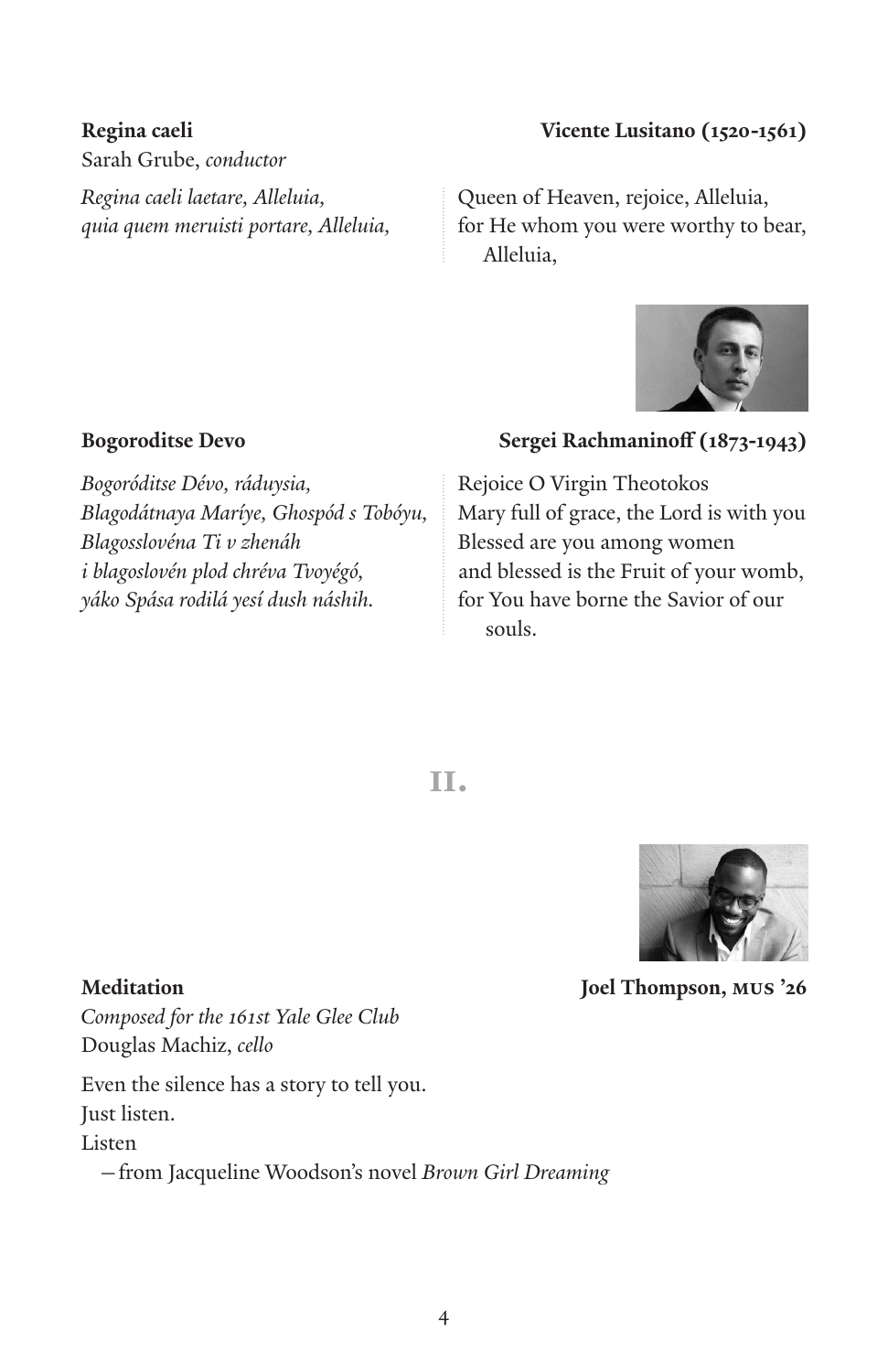

**Paradise Angélica Negrón (b.1981)**

Alex Whittington, *conductor* What a paradise! Such a pleasant paradise! A fruitful paradise, A lush paradise, A treasure, majestic and radiant A treasure, abundant and fertile Look at this tiny paradise! What a tiny rich paradise! Breathtakingly beautiful In the deep blue A gem in the tropics Palm trees waving in the soft breeze

Broad white beaches glistening

Paradise Look at this tiny paradise! What a tiny rich paradise! Paradise *–Angélica Negrón, based on words by Bartolomé de las Casas, Fray Iñigo Abbad y Lasierra and travelogue videos*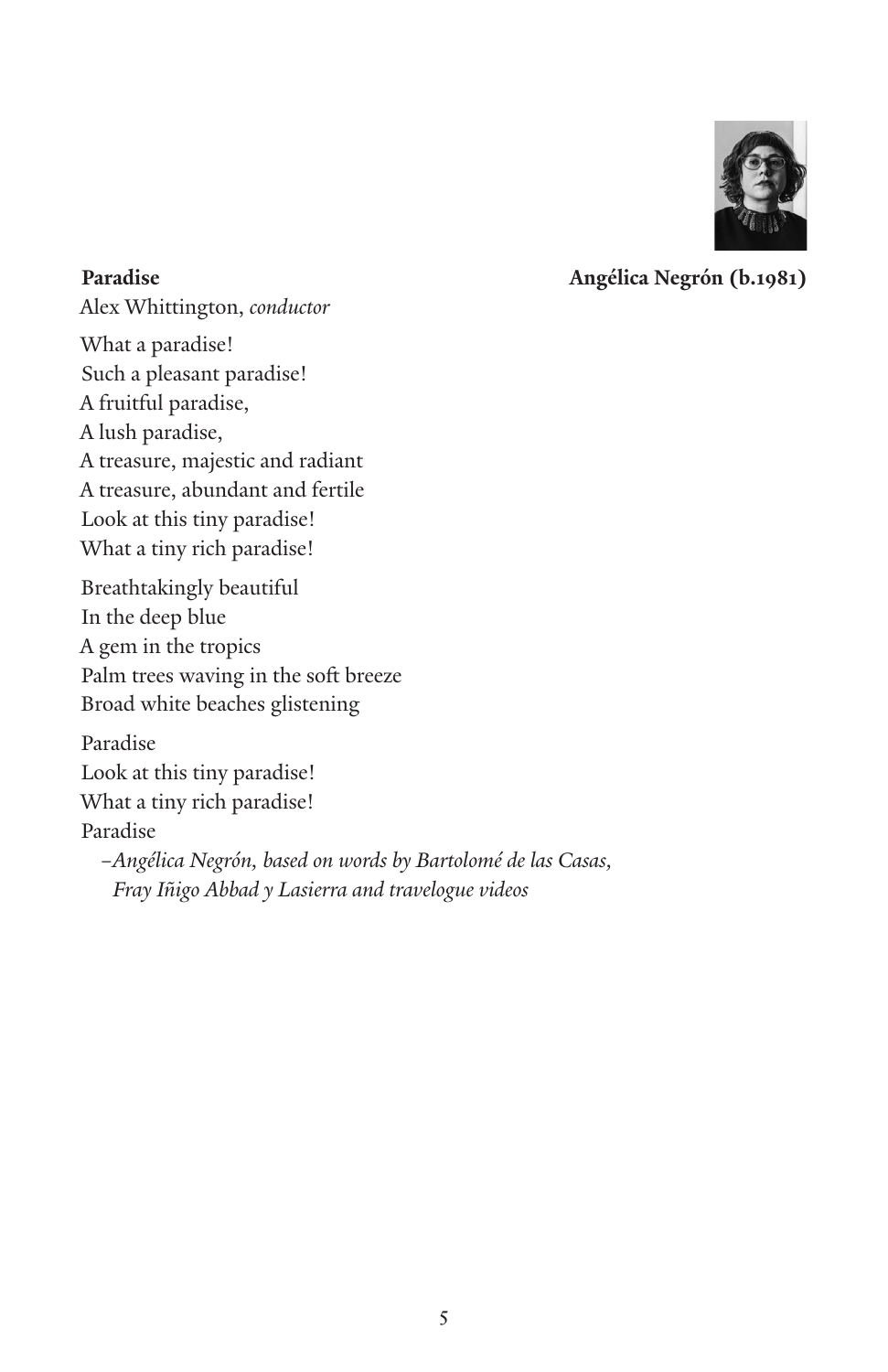

**Though the great Waters sleep Isaac Lovdahl (b.1993)** *Winner, 2021 Yale Glee Club Emerging Composers Competition* Peter Sykes, *piano* Nate Widelitz, *conductor* Though the great Waters sleep, That they are still the Deep, We cannot doubt— No vacillating God Ignited this Abode To put it out— *–Emily Dickinson (1830-86)*



**A Heart in Port Shruthi Rajasekar (b.1996)**

Peter Sykes, *piano*

Wild nights—Wild nights! Were I with thee Wild nights should be Our luxury! Futile—the winds— To a Heart in port— Done with the Compass— Done with the Chart! Rowing in Eden— Ah—the Sea! Might I but moor—tonight – In thee! *–from 'Wild Nights' by Emily Dickinson*

### **pause**

6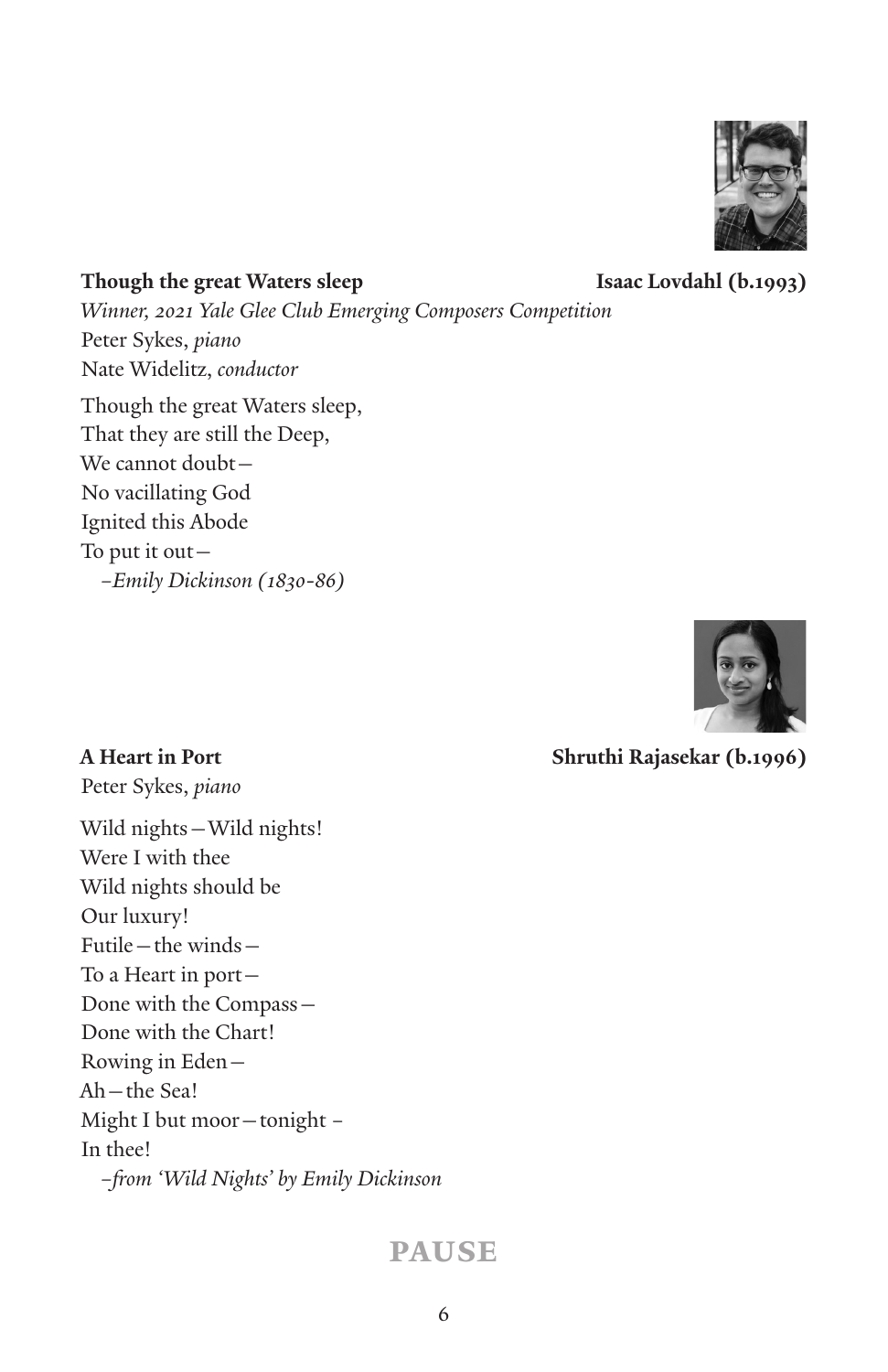### **iii.**

### **Yale Glee Club Chamber Singers**

Nate Widelitz, *conductor*

*To be chosen from the following:*



**O Praise the Lord Ulysses Kay (1917-1995)** 

O praise the Lord, all ye nations: praise him, all ye people. For his merciful kindness is great toward us: and the truth of the Lord endureth for ever.

Praise ye the Lord; o praise the Lord.



### **The Sixty-Seventh Psalm Carl Haywood (b. 1949)**

God be merciful unto us, and bless us; and cause his face to shine upon us; That thy way may be known upon earth, thy saving health among all nations.

Let the people praise thee, O God; let all the people praise thee. Let the nations be glad and sing for joy: for thou shalt judge the people righteously, and govern the nations upon earth. Let the people praise thee, O God; let all the people praise thee.

Then shall the earth yield her increase; and God, even our own God, shall bless us. God shall bless us; and all the ends of the earth shall fear him.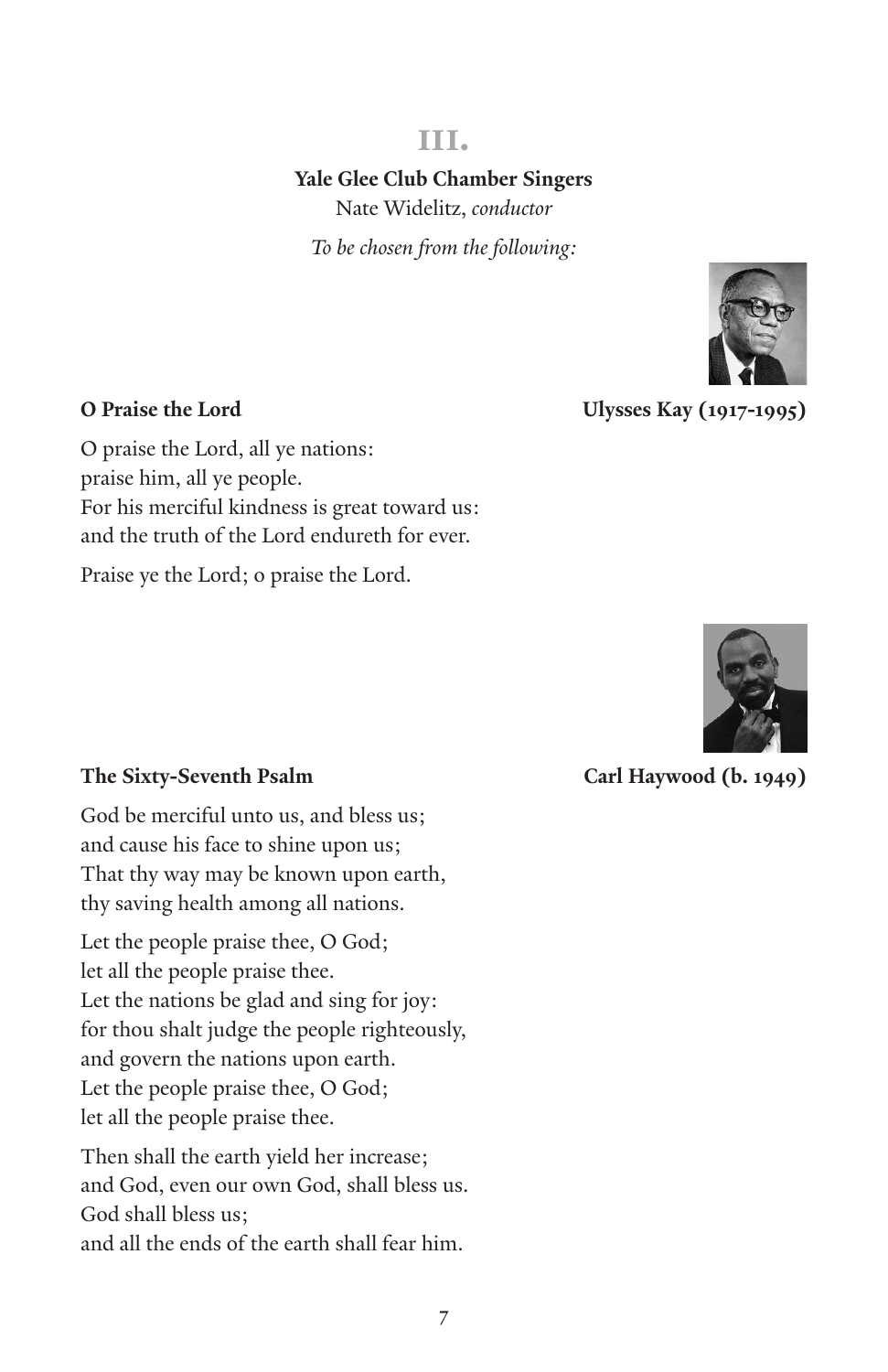

### **Timor et tremor Orlande de Lassus (c. 1532-1594)**



*Timor et tremor venerunt super me, et caligo cecidit super me: Miserere mei Domine, quoniam in te confidit anima mea.*

*Exaudi Deus deprecationem meam quia refugium meum es tu adjutor fortis.*

*Domine, invocavi te, non confundar.*

### **Timor et tremor** Francis Poulenc (1899-1963)

Fear and trembling came over me, and a cloud fell over me. Have mercy on me, o Lord, for it is in you that my soul trusts.

Hear, O God, my supplication, for you are my refuge and my mighty helper. Lord, I have called upon you; do not let me be put to shame.

*–Psalms 31 and 55 (abridged)*



### **Spiritus Mundi Dale Trumbore (b. 1987)**

Listen around to the long sentence the land is saying, to the wind rumoring through the aggregate of grasses.

Hear the soft explosions of all that is tilled under, a scumble of clods cleaved by the blade, the sheared leavings

of wheat, and memory, memory, a root system still drilling down, searching out moisture, anything that's useful,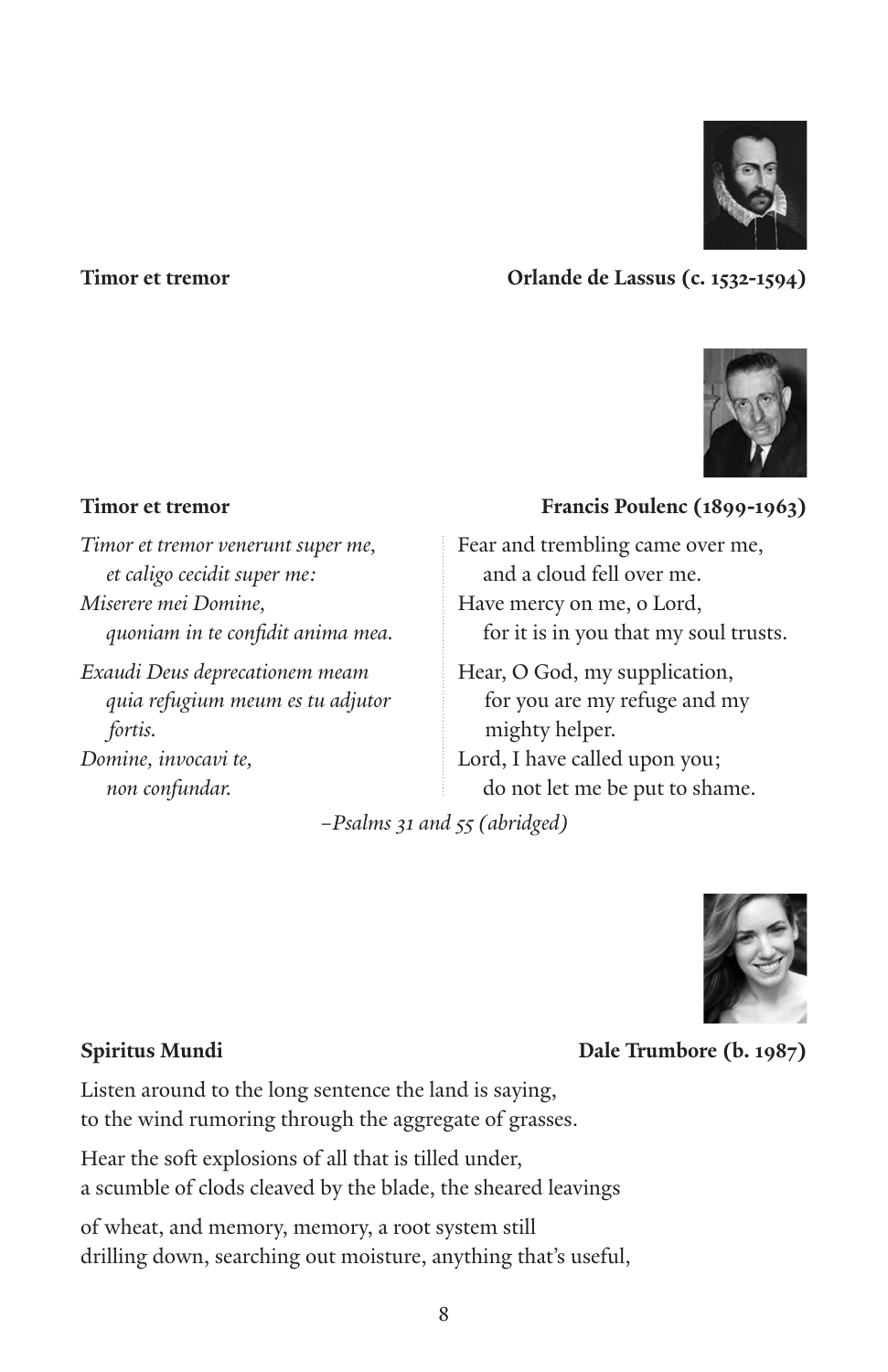anything dear. Do you recognize your own shy gestures in the weft of the fields? Oh sisters and brothers,

let the gentle tether of our longing keep us here among the undulant, amber barley and russet oats.

And if all flesh is grass, then let us live humbly, as grasses do. In sympathy, we shall shiver and bend, pressing our knees

into the earth, turning our faces to the quavering sun.



**Love Bade Me Welcome David Hurd (b. 1950)**

Laura Clapp, *assistant conductor* 

| Love bade me welcome: yet my soul drew back,      |
|---------------------------------------------------|
| Guiltie of dust and sinne.                        |
| But quick-ey'd Love, observing me grow slack      |
| From my first entrance in,                        |
| Drew nearer to me, sweetly questioning,           |
| If I lack'd any thing.                            |
| A guest, I answer'd, worthy to be here:           |
| Love said, you shall be he.                       |
| I the unkinde, ungratefull? Ah my deare,          |
| I cannot look on thee.                            |
| Love took my hand, and smiling did reply,         |
| Who made the eyes but I?                          |
| Truth Lord, but I have marr'd them: let my shame  |
| Go where it doth deserve.                         |
| And know you not, sayes Love, who bore the blame? |
| My deare, then I will serve.                      |
| You must sit down, sayes Love, and taste my meat: |
| So I did sit and eat.                             |
| - George Herbert (1593-1633)                      |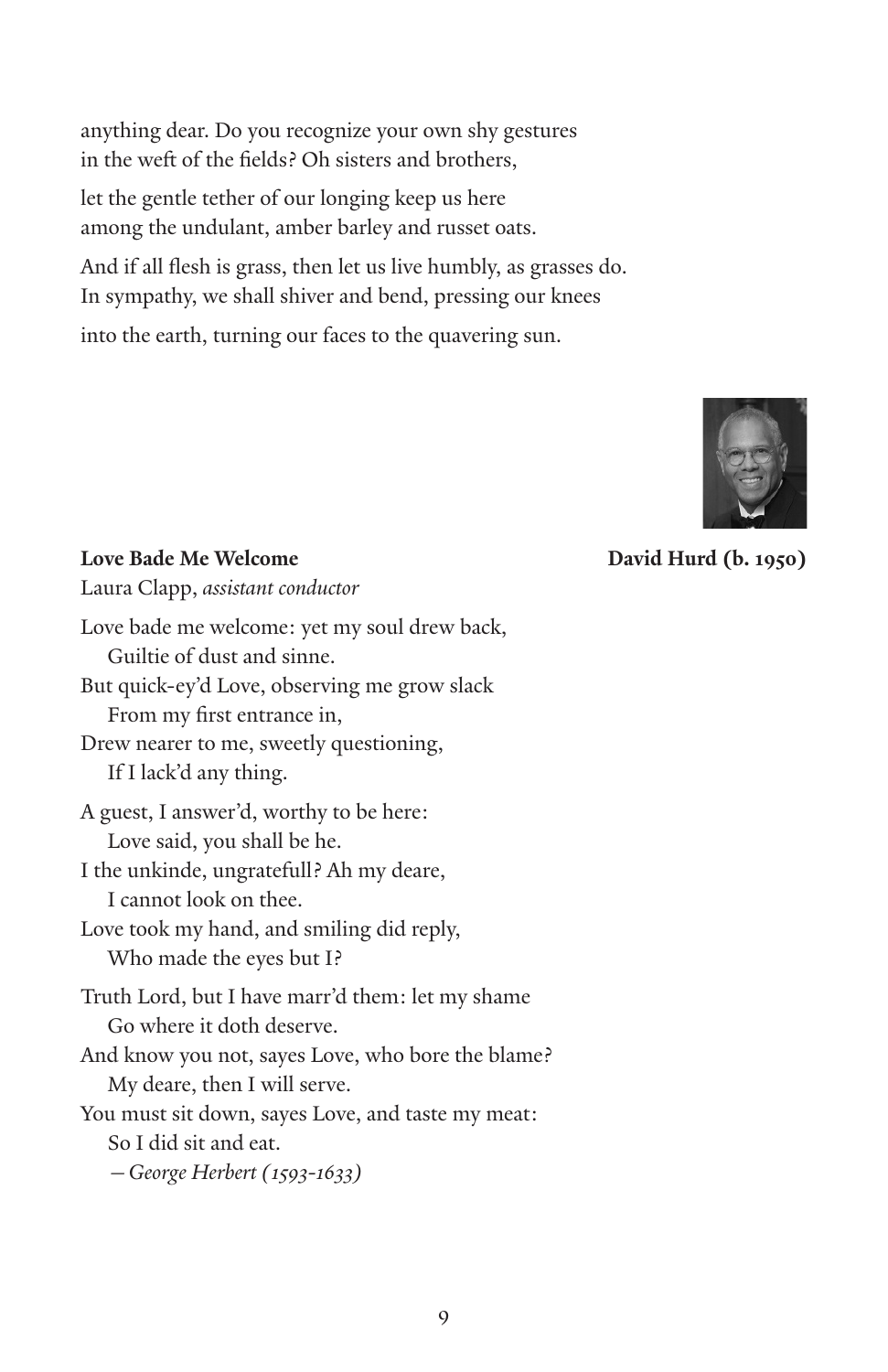### **Psalm 86 Eunice Lea Kettering (1906-2000)**



### **Psalm 86 Udi Perlman (b. 1990)**

| הטה יהוה אזנך ענני כי עני ואביון אני                                       | Bow down thine ear, O Lord, hear me:<br>For I am poor and needy.                                         |
|----------------------------------------------------------------------------|----------------------------------------------------------------------------------------------------------|
| חנני אדני כי אליך אקרא כל היום                                             | Be merciful unto me, O Lord:<br>For I cry unto thee daily.                                               |
| האזינה יהוה תפלתי והקשיבה בקול תחנונותי<br>ביום צרתי אקראך כי תענני        | Give ear, O Lord, unto my prayer;<br>And attend to the voice of my<br>supplications.                     |
| אין כמוך באלהים אדני ואין כמעשיך<br>כי גדול אתה ועשה נפלאות אתה אלהים לבדך | In the day of my trouble I will call<br>upon thee: For thou wilt answer<br>me.                           |
|                                                                            | Among the gods there is none like<br>unto thee,<br>o Lord;                                               |
|                                                                            | Neither are there any works<br>like unto thy works.                                                      |
|                                                                            | For thou art great, and doest<br>wondrous things:                                                        |
| אודך אדני אלהי בכל לבבי ואכבדה שמך לעולם                                   | Thou art God alone.                                                                                      |
|                                                                            | I will praise thee, O Lord my God,<br>with all my heart:<br>And I will glorify thy name for<br>evermore. |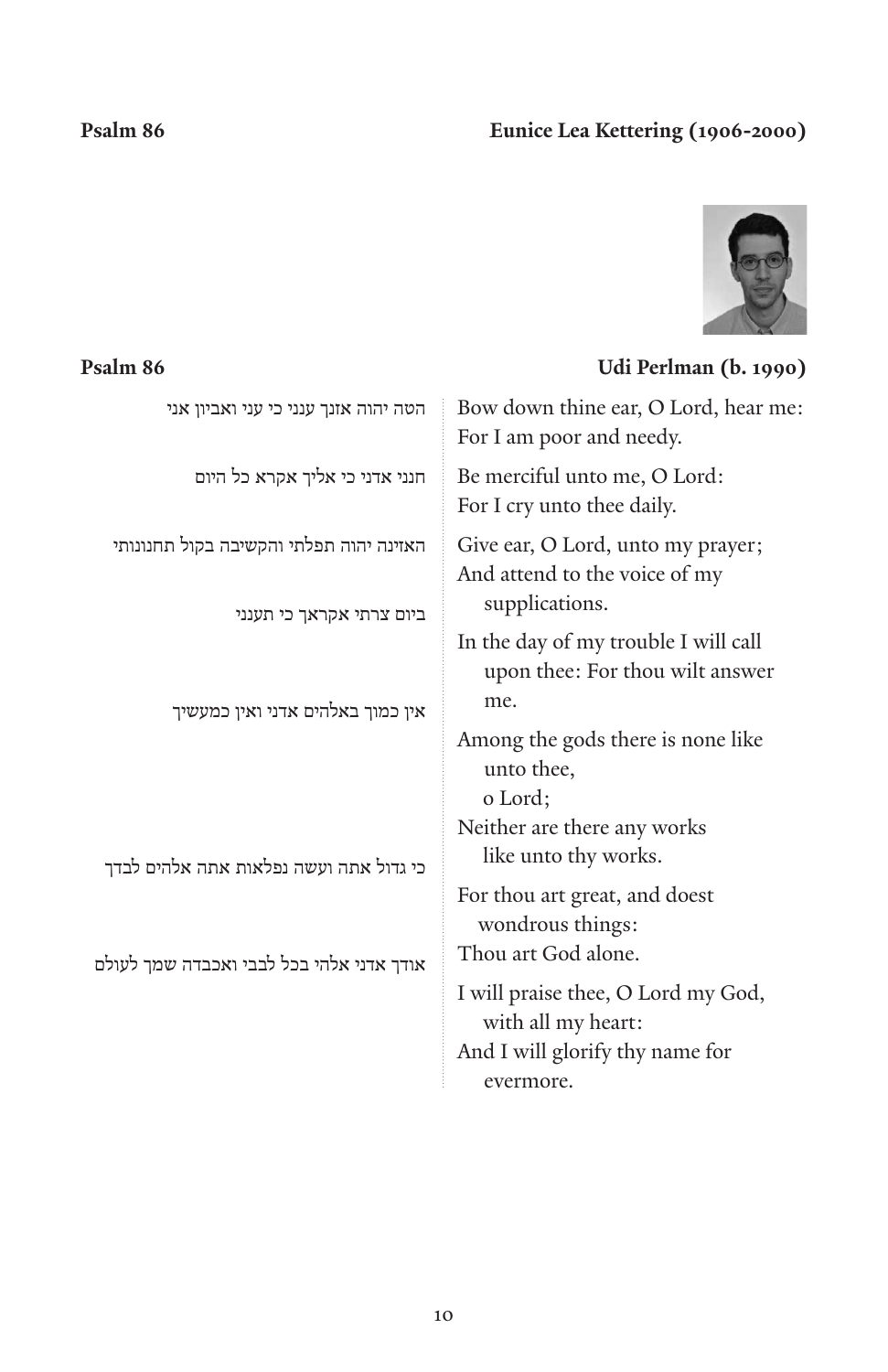

### **Not Infinite if not God Fahad Siadat (b.1982)**

| ِحسبی ربی جل الله                                          | Glorious God is enough.               |  |
|------------------------------------------------------------|---------------------------------------|--|
| ما في قلبي إلا الله                                        | There is nothing in my heart but God. |  |
| لا إله إلا الله                                            | There is no God but God.              |  |
| لا إله إلا الله First there is                             | (There is no God but God)             |  |
| لا إله إلا هُوْ Then there is                              | (There is no God but HU)              |  |
| لا إله إلا أنتَ Then                                       | (There is no God but you)             |  |
| لا إله إلا أنا Then                                        | (There is no God but me)              |  |
| -Traditional Sufi chant, additional poetry by Sholeh Wolpé |                                       |  |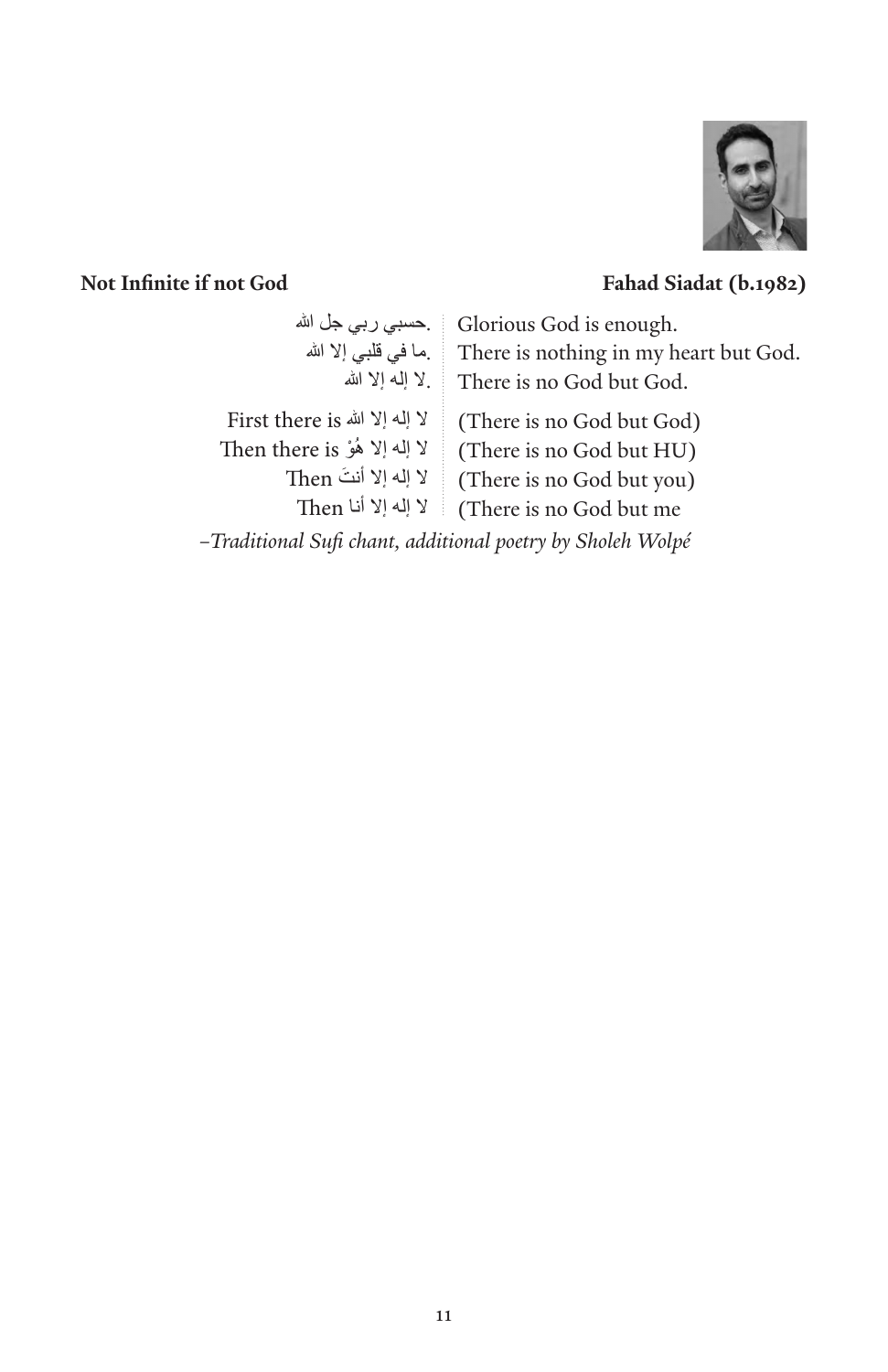### **iv.**

**Yale Glee Club** Jeffrey Douma, *conductor*



**Now We Can Begin Arianne Abela** '10

Awuor Onguru, *soloist* Isa Zou, *piano*

*Co-Commissioned by Classical Movements' Eric Daniel Helms New Music*  Program and the Yale Glee Club, to honor the contributions of Crystal Eastman to the fight for women's suffrage in the United States, in celebration of the *centennial of the ratification of the 19th Amendment*

Part, oh clouds, and rise, oh sun! Now we can begin Praise the work so bravely done. Now we can begin! Every triumph, every win, Brings the light more brightly in. Let it shine for everyone. Now we can begin! Praise the work, I'm gonna praise the work Fourish spirit, echo song. Now we can begin! Let our passion keep us strong. Now we can begin! Every triumph, every win, Brings the light more brightly in.

Let it light us from within.

Now we can begin!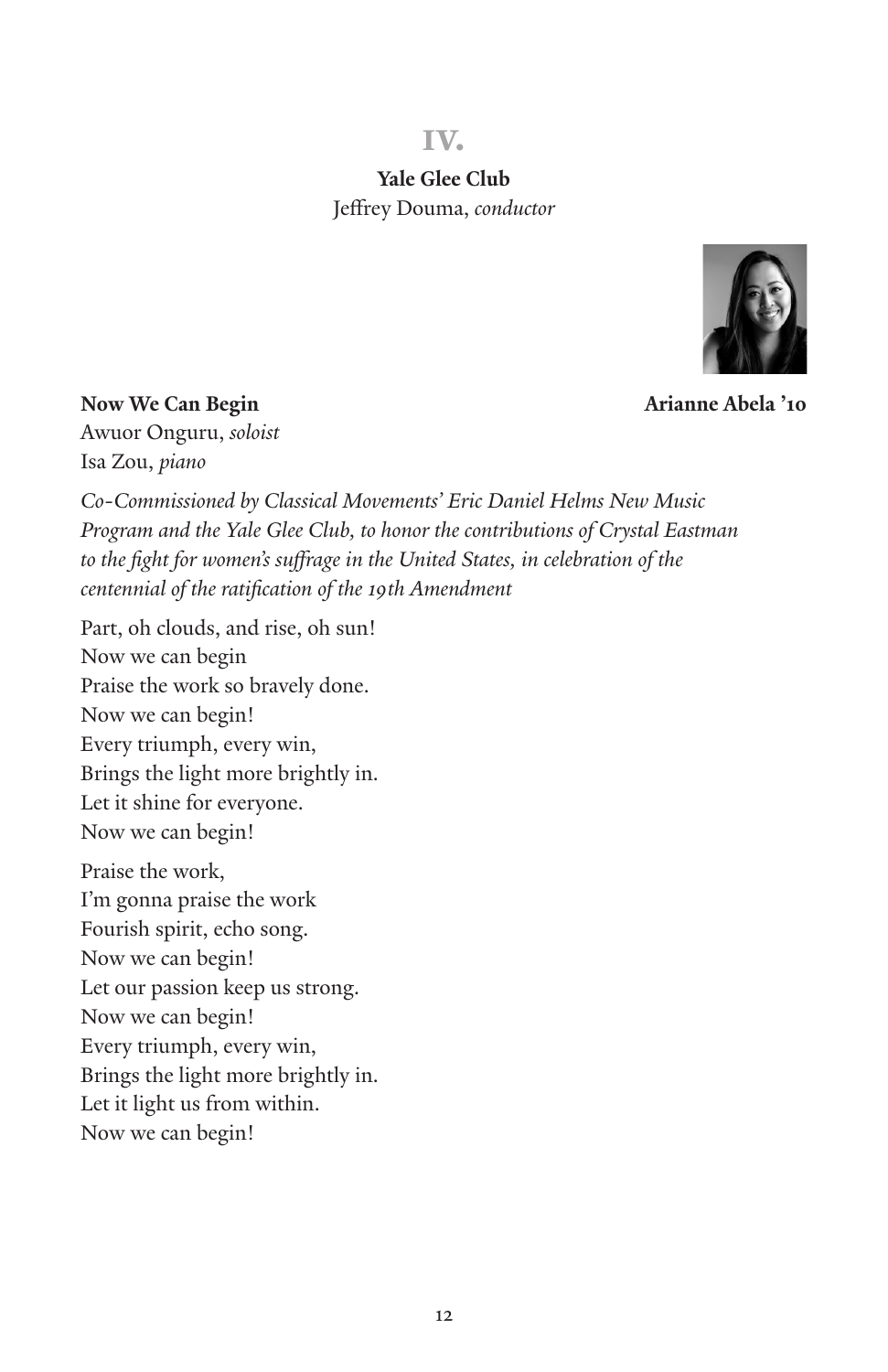

**Angel Band William Bradbury (1816-1868)** 

No. 2 from Heavenly Home: Three American Songs arr. Shawn Kirchner

My latest sun is sinking fast, my race is nearly run. My strongest trials now are past, my triumph has begun Oh come angel band Come and around me stand Oh bear me away on your snow white wings To my immortal home I know I'm near the holy ranks of friends and kindred dear; I've brushed the dew on Jordan's banks, the crossing must be near I've almost gained my heav'nly home—my spirit loudly sings. The Holy Ones, behold they come I hear the noise of wings



# arr. Mark Butler

### **Signs of the Judgement Community Community Community Community Community Community Community Community Community Community Community Community Community Community Community Community Community Community Community Communit**

I see the signs of the judgment coming, Lord, time is drawing nigh. Better be ready for that great day when the Lord come and take His children away. Boatman row one side, you can't get to heaven 'gainst the wind and the tide. Run to the mountain, the mountain moved. I run to the hills and they did too. Went to the rocks to hide my face, the rocks cried out there's no hiding place. One of these mornings, bright and fair, I will meet my Jesus in the air. He'll say, "well done my child," then I'll shout Hallelujah my race been won.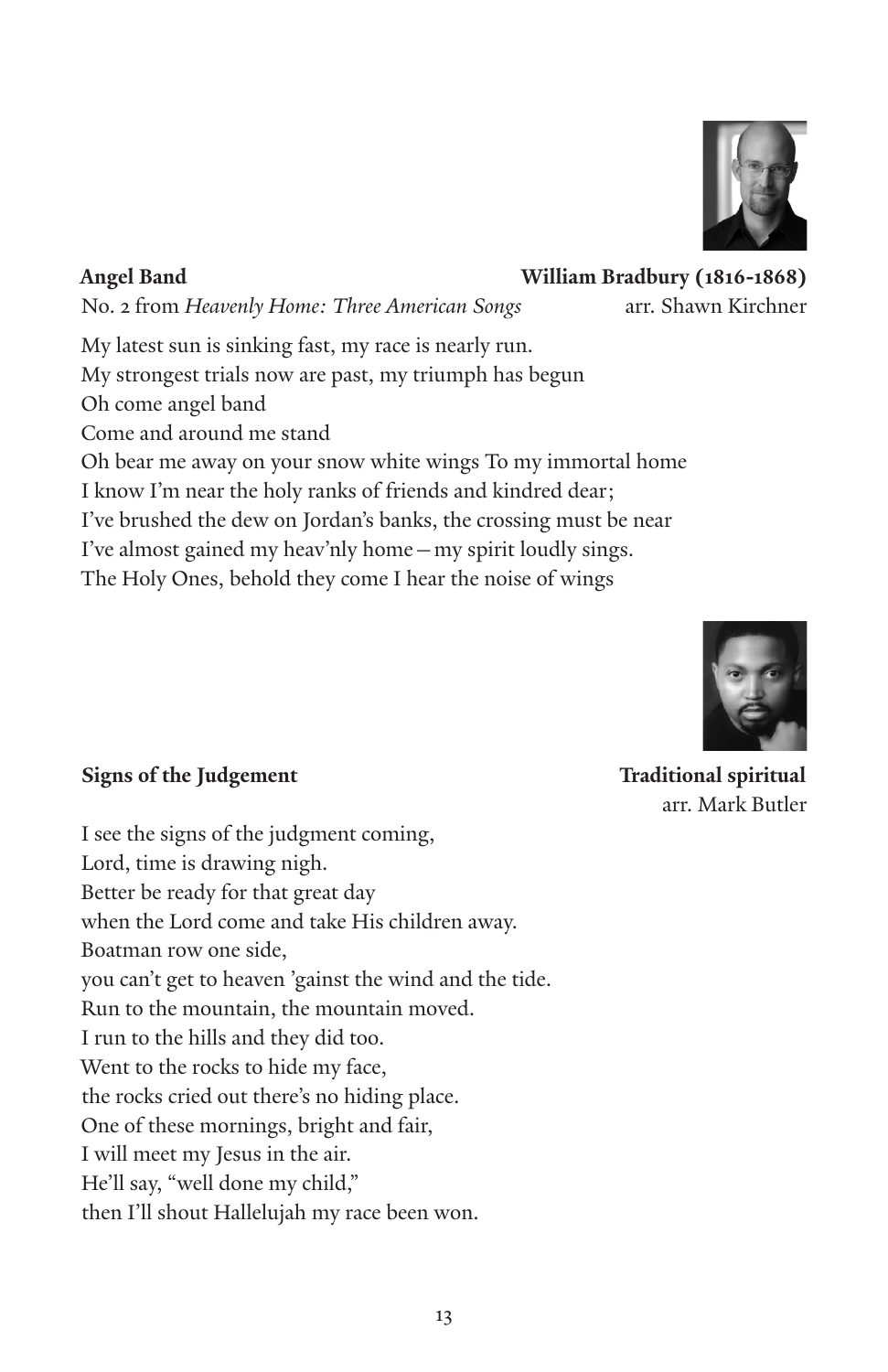

### **Tchaka Sydney Guillaume**

Sam Brock, Weston Kerekes, Chloe Benzen-Duval, and Nate Widelitz, *percussion*

*Chofe dife! Nou pral manje tchaka! Chofe dife, brase mayi, pa bliye tisale, Nou pral manjeyon bon tchaka, Nou pral voye monte yon bouyon tèt chaje. Twa tanbou yo frape, tout mon rele anmwe. An nou pote kole pou nou tout ka vanse. An nou makonnen ansanm nan yon bèl amoni Yon bon bouyon lakay, yon tchaka mizikal. Se yon bon bouyon lakay, yon tchaka nasyonal, Se yon bon bouyon lakay … Chofe dife! Chofe dife! Yanvalou, Kontredans, Rabòday se gwo koze. Mizik lakay, o wi se bèl bagay. Pote kole; kòtakòt n'ape vanse. Chofe dife, chofe dife, tchaka ape monte! Ibo, Bolero, Banda, Mayi, Congo, Petro, Maskaron… Miziksa yo se konpa lakay.*

Turn up the fire! We are going to eat tchaka! Turn up the fire, stir up the corn, don't forget the salt pork, We are going to eat delicious tchaka. We are going to cook up a mind-blowing stew. At the sound of the three drums, everyone yells out hurray. If we join together we can all move forward. Let us enmesh in lovely harmony. A delicious homemade stew, a musical tchaka. It's a delicious homemade stew, a national tchaka, A delicious homemade stew … Turn up the fire! Turn up the fire! Yanvalou, Kontredans, Rabòday are amazing. Roots yes, oh yes, that's good stuff. Let's stick together, side by side we can move forward. Turn up the fire! Turn up the fire! The tchaka is cooking! Ibo, Bolero, Banda, Mayi, Congo, Petro, Maskaron … These are the rhythms of our roots.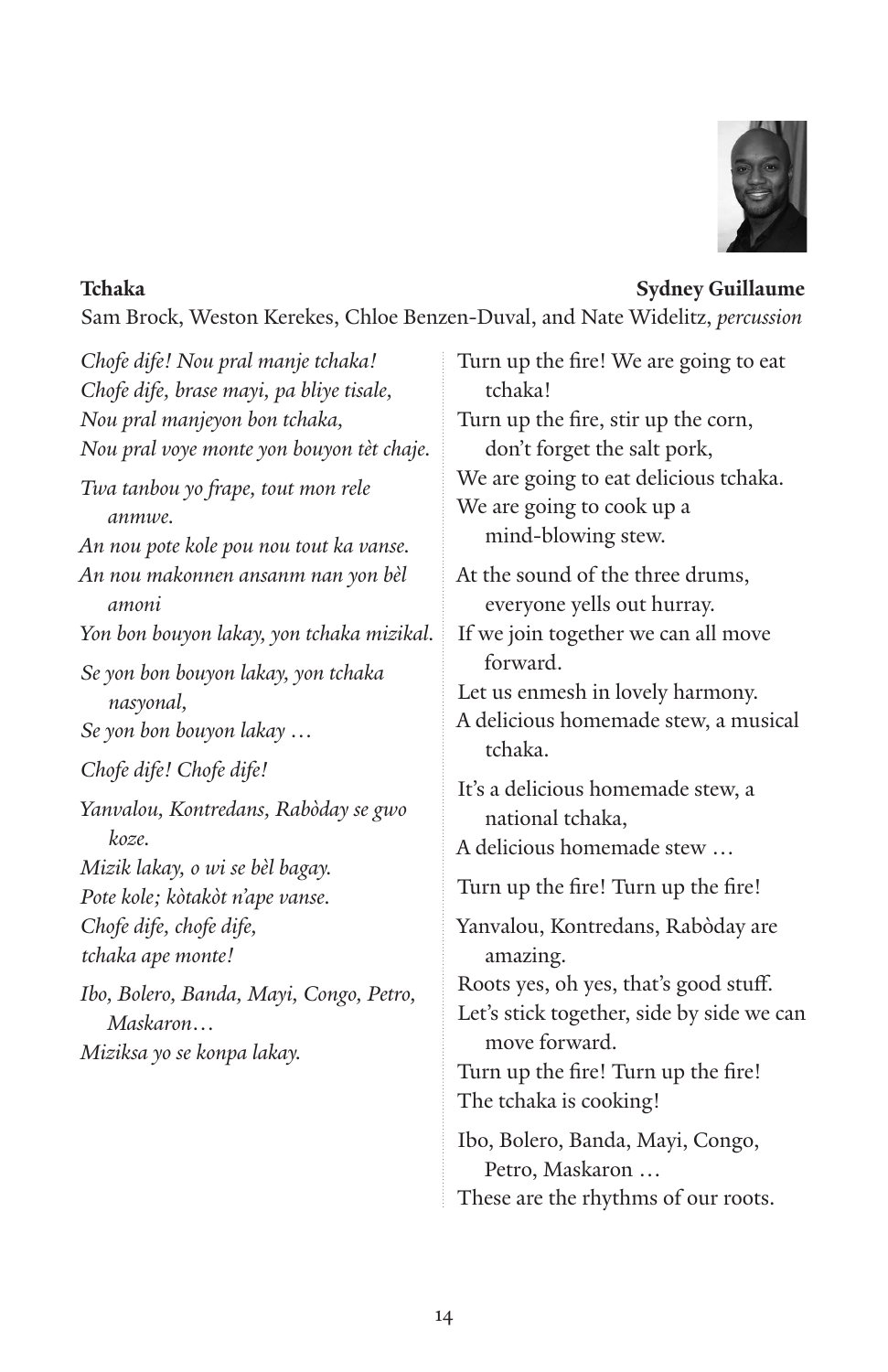*Nou danse Kalinda, nou chante Rabòday, Tèt ansanm, nan remmen, an nou fè bèl bagay. Chofe dife! Chofe dife! Nou proklame lespwa e nou cante lapè, Pou limyè la jistis blayi sou tout latè. N'ap kontinye chante … N'ap kontinye chante pou fè lavi pi bèl! Nan jistis, nan renmen, an nou manje yon bon tchaka! Ayibobo!*

*—Gabriel T. Guillaume*

*An'n manje yon bon tchaka!*

We danced the Kalinda and we sang Rabòday, Heads together, with love, let us do great things. Turn up the fire! Turn up the fire! We proclaimed hope and we sang of peace, So that the light of justice spreads throughout the earth. We'll keep on singing … We'll keep on singing to make life more beautiful! In justice and in love, let's eat a delicious tchaka! Amen! Let's eat a delicious tchaka!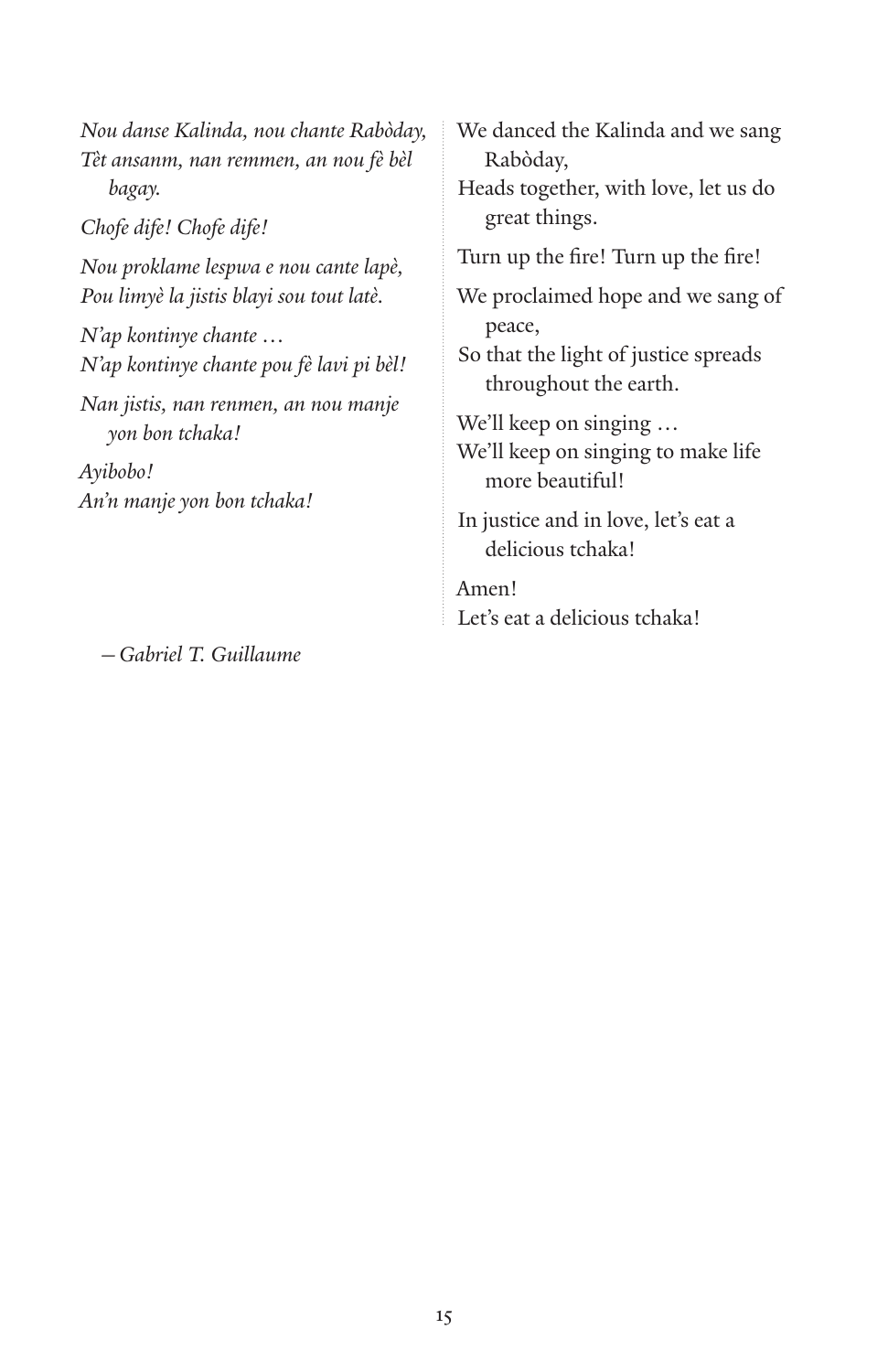**v.**

*Composed for the Yale Glee Club and Yale Glee Club Associates*

Who will wear this burden? What harbinger of Spring will weather storm and clamor and living future bring? Fortified and boundless with voice unwavering

Because you sang, I sing, I sing, Because you sang, I sing. Armored with each other Though newly had you met. Sounding ever outwards, for souls not entered yet. Louder yet the uproar, against oppressions sting.

### **Eli Yale Traditional student song**

### Aria Falcone, president and Sarah Grube, manager, *soloists*

### **Raise Your Voices Jeffrey Douma**

Time passes quickly here, everything new. Childhood behind us now, fading from view. Four years stretch out before you, hope rushing in. Just breathe in and close your eyes, Time to begin

Raise your voices here for an evening. Raise your voices here for a time. Raise your voices and in the weaving, Yours will lift the sound of mine.

Time passes quickly still, life richly drawn, Wisdom of lessons learned, youth nearly gone. Our bright college years endure as memories within But always the song rings out: once more begin.

**Football Medley arr. Fenno Heath '50**

**Because You Sang Arianne Abela, mus '10**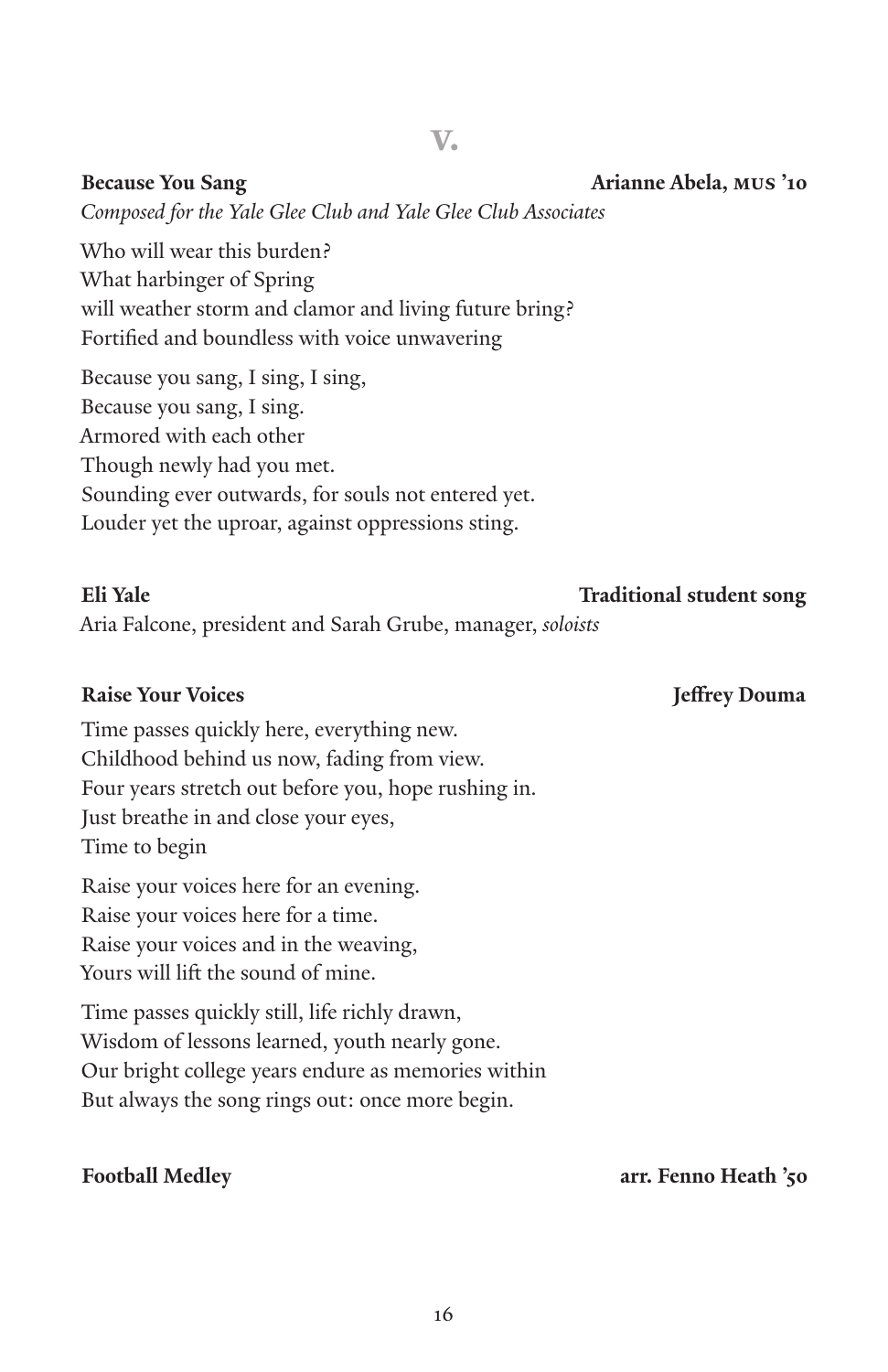Aria Falcone, YGC President, *conductor* arr. Robert Bonds '71

Bright College years, with pleasure rife, The shortest, gladdest years of life; How swiftly are ye gliding by! Oh, why doth time so quickly fly? The seasons come, the seasons go, The earth is green or white with snow, But time and change shall naught avail To break the friendships formed at Yale.

In after years, should troubles rise To cloud the blue of sunny skies, How bright will seem, through memory's haze Those happy, golden, bygone days! Oh, let us strive that ever we May let these words our watch-cry be, Where'er upon life's sea we sail: "For God, for Country and for Yale!"

**Bright College Years Carl Wilhelm**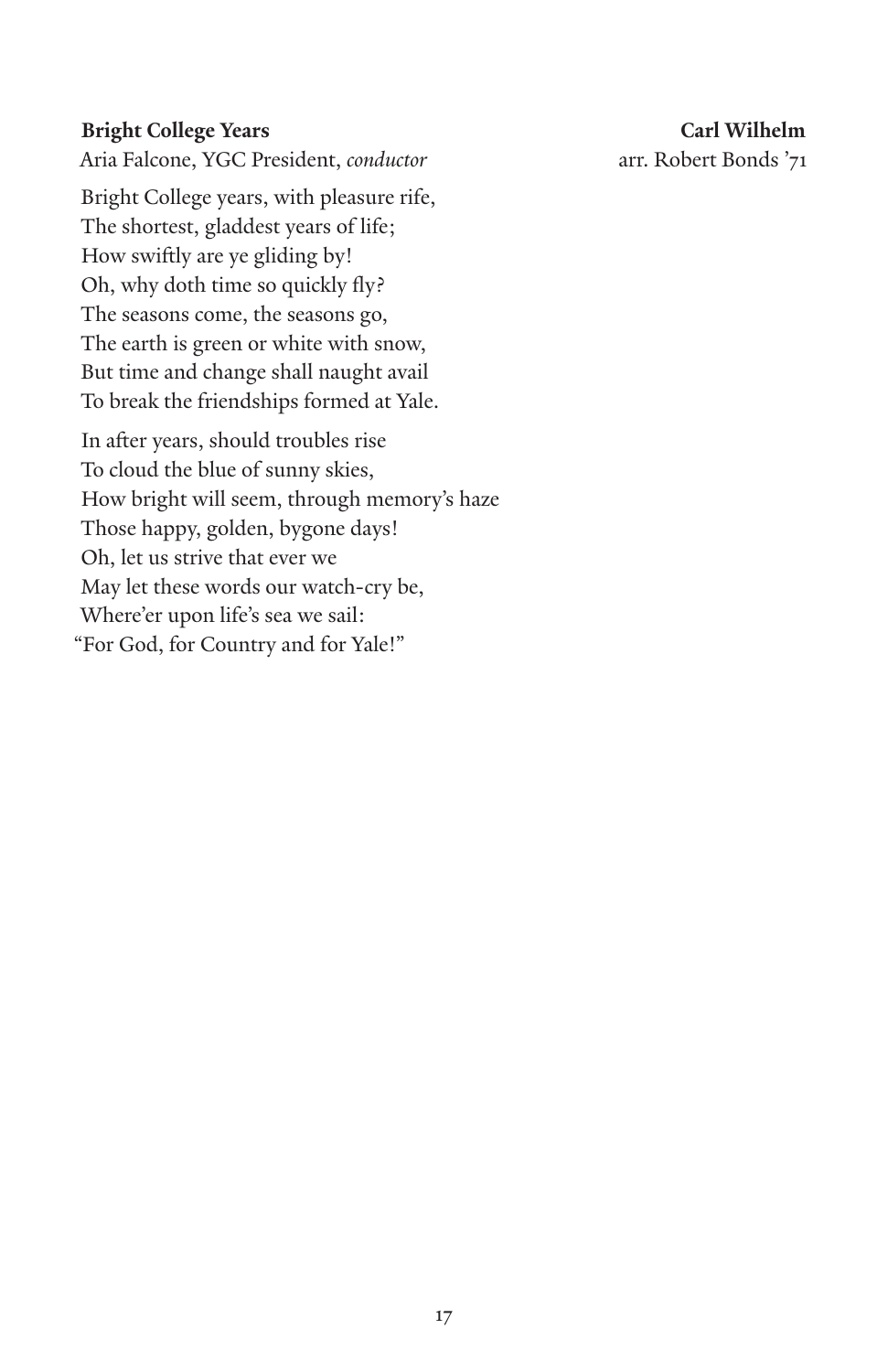

## yale glee club 161st season

Jeffrey Douma, *Music Director* T. Sean Maher, *Operations and Production Manager* Nathan Widelitz mus '26, *Assistant Conductor* Laura Clapp, *Student Conductor* Sarah Grube, *Student Conductor* Alex Whittington, *Student Conductor President:* Aria Falcone *Manager:* Sarah Grube *Alumni Coordinators:* Emily Lau & Sam Ahn *Stage Manager:* Kevin Li *Archivists:* Hannah Morrison & Elisabeth Moore *Community Engagement Officer:* Jack Softcheck *International Tour Managers:* Jonathan Jalbert & Julianna Lai *Winter Tour Managers:* Hannah Morrison & Max Moen *Publicity Chairs:* Maya Khurana & Annli Nakayama *Social Chairs:* Robby Hill & Maya Ingram *Wardrobe Manager:* Shreya Pathak *Web Manager:* Hanah Leventhal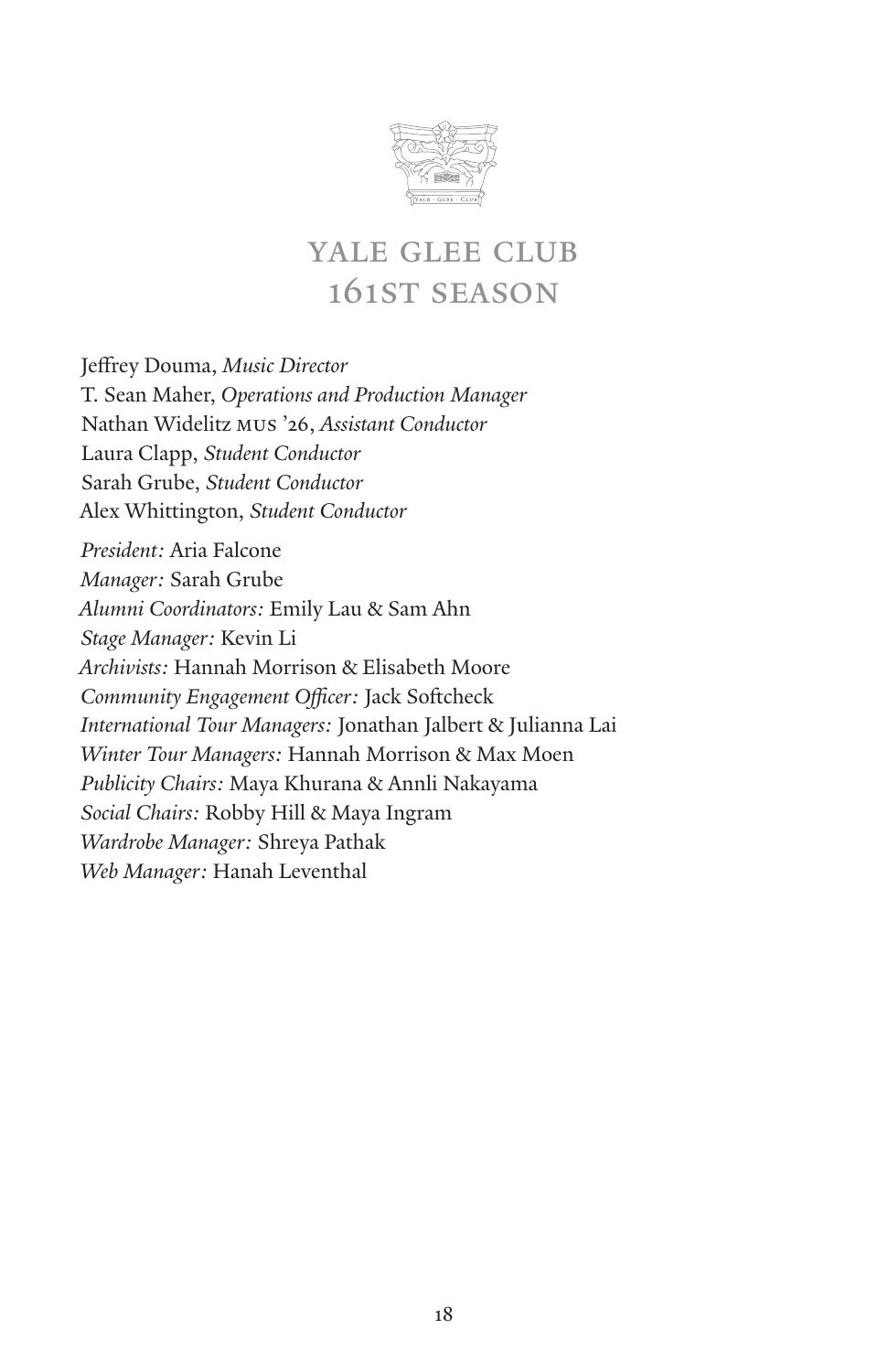soprano 1 Yara Chami '25 Sarah Grube '22 Alex Hawley '25 Maya Ingram '23 Anne Lin '24 Avery Mitchell '23 Shreya Pathak '23 Megan Ruoro '24 Lila Schweinfurth '25 Isa Zou '22 soprano 2 Violet Barnum '25 Laura Clapp '22 Sophie Dvorak '25 Aria Falcone '22 Ines Gilles '25 Lena Goldstein '23 Elisabeth Moore '23 Hannah Morrison '23 Eliza Poggi '23 Isabelle Qian '24 Mira Raju '24 Malini Wimmer '22

ALTO 1 Anya AitSahlia '25 Chloe Benzan-Duval '24 Lucy Ellis '23 Maya Khurana '24 Eliza Kravitz '24 Nicole Lam '25 Emily Lau '23 Hanah Leventhal '23 Gloria Lyu '23 Ruby Park '23 Sasha Thomas '22 ALTO<sub>2</sub> Mel Adams '24 James Applegate '24 Zosia Caes '22 Mehana Daftary '22 Hannah Han '25 Julianna Lai '22 Annli Nakayama '22 Tesse Okunseri '25 Awuor Onguru '24 Ruthie Weinbaum '25 Carson White '25 Kate Yeager '23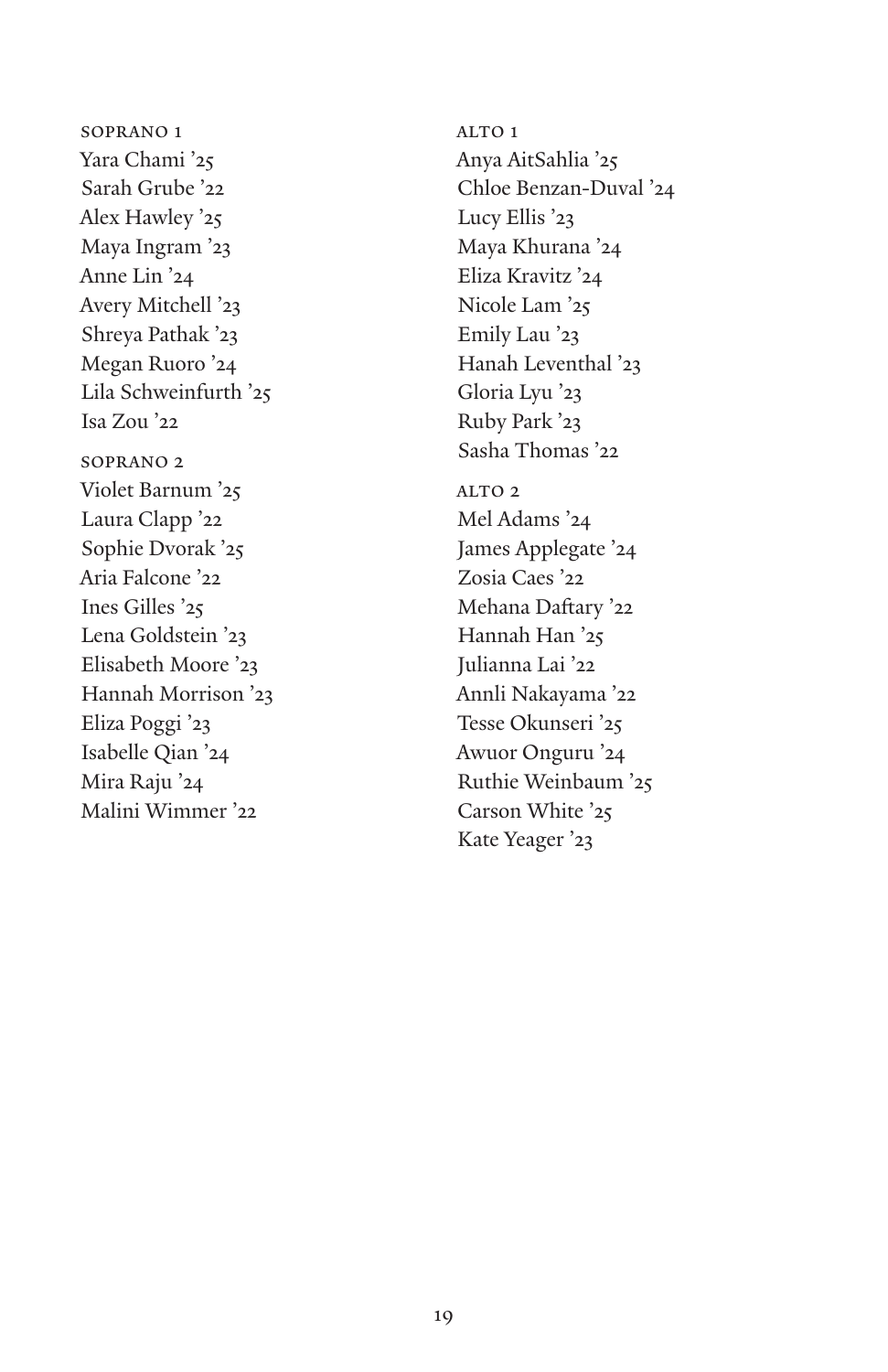TENOR 1 Sam Ahn '24 Jordan Akers '24 Stuart Baker '25 Justin Ferrugia '24 Jackson Grady '23 Zev Kazati-Morgan '23 Max Moen '23 Jack Purdue '25 Jack Softcheck '22 Yiming Zhang '22 TENOR 2 Brendan Campbell '22 Pablo Causa '24 Ben Kramer '23 Kevin Li '23 Chris Song '24 Noah Stein '25 Peter Sykes '24 Nate Widelitz '22 Alex Whittington '22 Tavi Wolfwood '22 Bobby Xiao '25 David Zhu '23

BASS<sub>1</sub> Ava Dadvand '25 Quinn Evans '25 Richard Hausman '24 James Hawes '24 Robby Hill '24 Weston Kerekes '24 Deven Kinney '24 Eric Linh '23 Jules Manresa '22 Itembe Matiku '24 Eduardo Pagliaro-Haque '24 Ethan Seidenberg '22 Will Suzuki '23 BASS<sub>2</sub> Sam Brock '25 Jonathan Jalbert '23 Nick Jones '22 Rory Latham '25 Sebastian Li '24 Eric Liu '22 Will Salaverry '23 Louis Sokolow '22 Matthew Sutermeister '22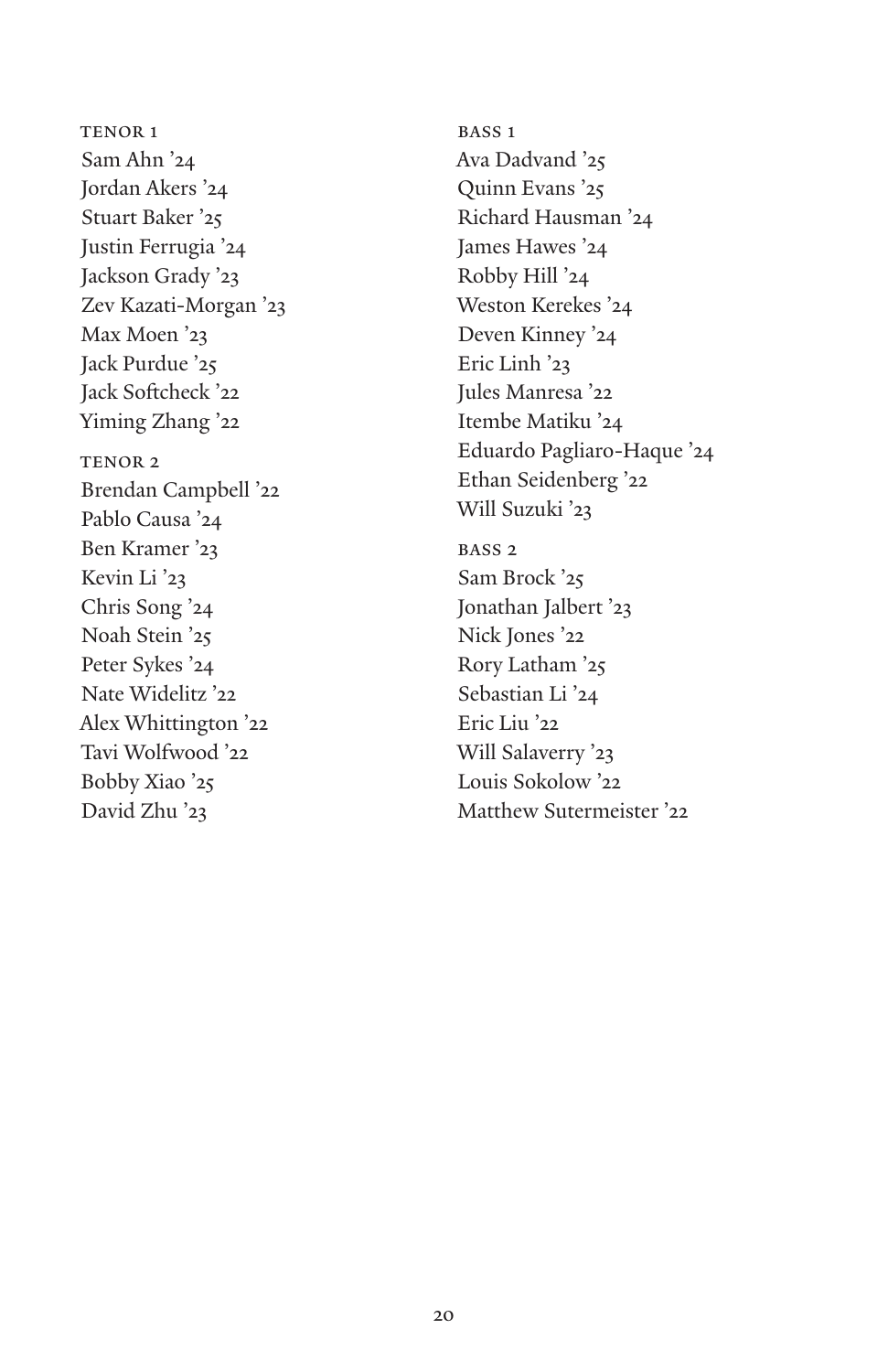## YALE GLEE CLUB

from its earliest days as a group of thirteen men from the Class of 1863 to its current incarnation as a 90-voice all-gender chorus, the Yale Glee Club, Yale's principal undergraduate mixed chorus and oldest musical organization, has represented the best in collegiate choral music.

In recent seasons, the Glee Club's performances have received rave reviews in the national press, from The New York Times ("One of the best collegiate singing ensembles, and one of the most adventurous … an exciting, beautifully sung concert at Carnegie Hall") to The Washington Post ("Under the direction of Jeffrey Douma, the sopranos—indeed, all the voices—sang as one voice, with flawless intonation … their treacherous semitones and contrapuntal subtleties became otherworldly, transcendent even").

The students who sing in the Yale Glee Club might be majors in Music or Engineering, English or Political Science, Philosophy or Mathematics. They are drawn together by a love of singing and a common understanding that raising one's voice with others to create something beautiful is one of the noblest human pursuits.

The Glee Club's repertoire embraces a broad spectrum of choral music from the 16th century to the present, including Renaissance motets, contemporary choral works, music derived from indigenous folk traditions throughout the world, and traditional Yale songs. Committed to the creation of new music, the Glee Club presents frequent premieres of newly commissioned works and sponsors two annual competitions for young composers. Recent premieres include new works by Angélica Negrón, Ēriks Ešenvalds, Jennifer Higdon, Ayanna Woods, Caroline Shaw, Bongani Magatyana, Ted Hearne, Derrick Skye, Rodrigo Cadet, Jocelyn Hagen, and Joel Thompson.

The great choral orchestral masterworks are also an important part of the Glee Club's repertoire, performed in frequent collaboration with the Yale Symphony Orchestra and Yale Philharmonia. They have been featured on NPR's Weekend Edition, WQXR's "The Choral Mix," and BBC Radio 3's "The Choir."

The Glee Club is committed to community engagement and is involved with various initiatives involving young singers in its home city of New Haven. The Glee Club also organizes regular benefit concerts to support equity and justice in music education, and sponsors two annual fellowships that support projects combining music and public service.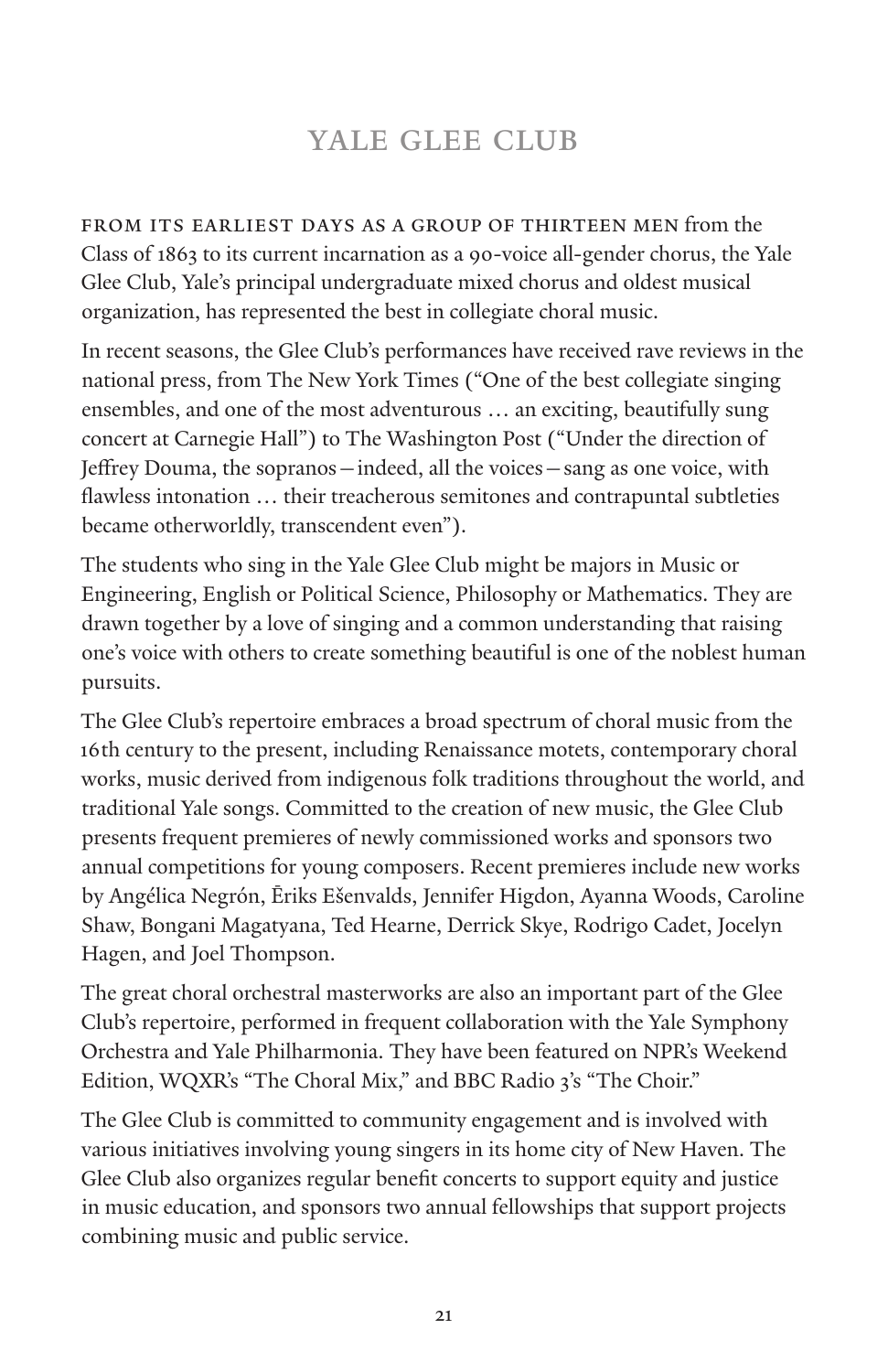One of the most traveled choruses in the world, the Yale Glee Club has performed in every major city in the United States and embarked on its first overseas tour in 1928. It has since appeared before enthusiastic audiences throughout North and South America, Europe, Asia, Australia, and Africa.

Historically a leading advocate of international choral exchange, the Glee Club has hosted countless guest ensembles at Yale and at New York's Lincoln Center in conjunction with its own international festivals. In 2012, the Glee Club carried this tradition forward with the first Yale International Choral Festival in New Haven, and in June of 2018 presented the third incarnation of the festival, hosting choirs from Sri Lanka, Mexico, Germany, and New York City, along with the Yale Alumni Chorus and Yale Choral Artists.

The Glee Club has appeared under the baton of many distinguished guest conductors from Leopold Stokowski to Robert Shaw. Recent collaborations have included performances under the direction of Marin Alsop, Grete Pedersen, Matthew Halls, Sir David Willcocks, Krzysztof Penderecki, Sir Neville Marriner, Dale Warland, Nicholas McGegan, Stefan Parkman, Simon Carrington, Erwin Ortner, David Hill, and Helmuth Rilling.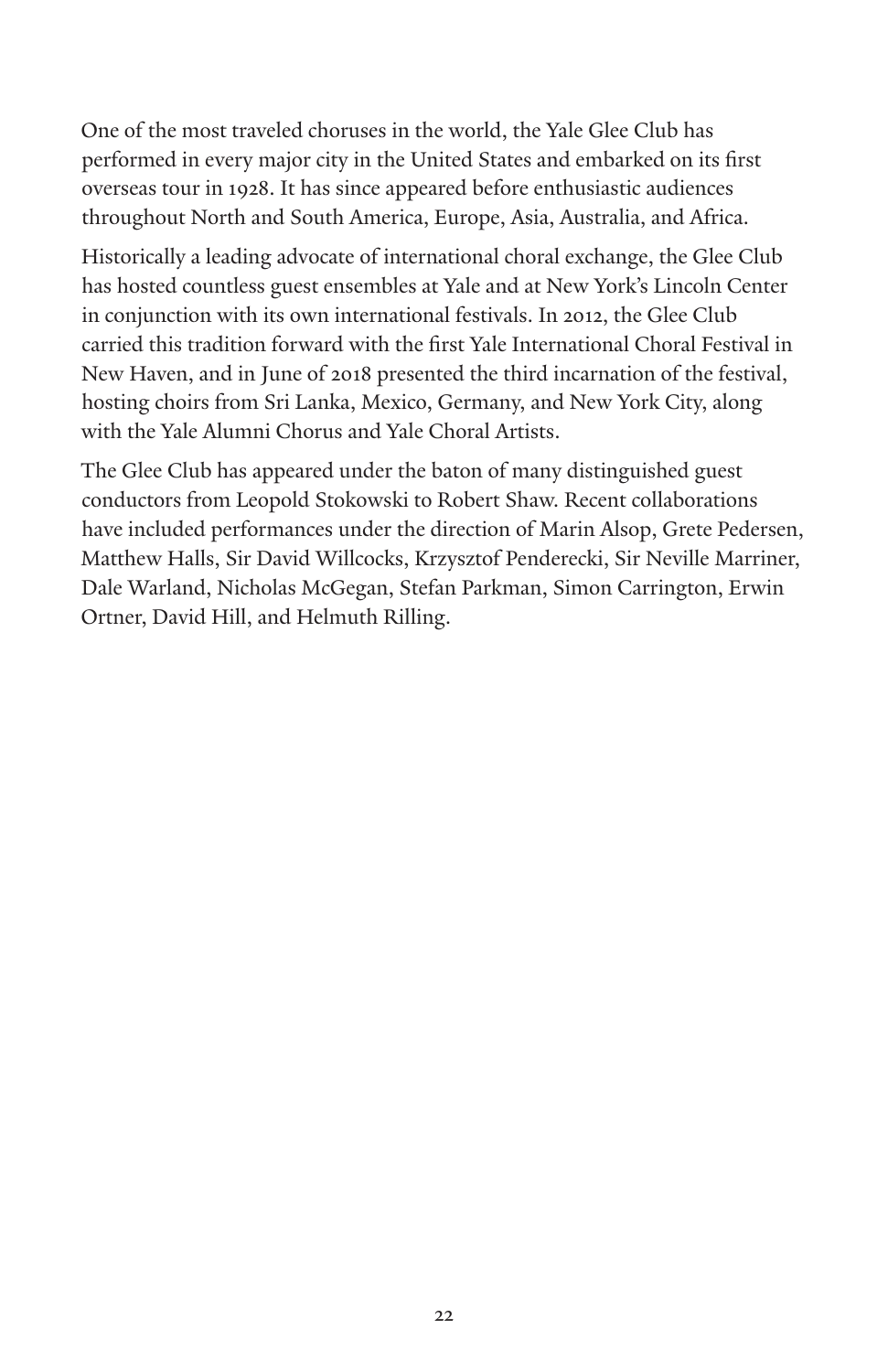### biographies

Since 2003, **Jeffrey Douma** has served as Director of the Yale Glee Club, hailed under his direction by The New York Times as "one of the best collegiate singing ensembles, and one of the most adventurous." As Professor of Choral Conducting at the Yale School of Music, he also heads the graduate choral program and teaches a studio of graduate-level conductors, and serves as founding Director of the Yale Choral Artists and Artistic Director of the Yale International Choral Festival.

Douma has appeared as guest conductor with choruses and orchestras on six continents, including the Royal Melbourne Philharmonic Orchestra, Singapore's Metropolitan Festival Orchestra, Lithuanian Chamber Orchestra, Estonian National Youth Orchestra, Daejeon Philharmonic Choir, Buenos Aires Philharmonic Orchestra, Moscow Chamber Orchestra, Tbilisi Symphony Orchestra, Orquesta Solistas de la Habana, Istanbul's Tekfen Philharmonic, Norway's Edvard Grieg Kor, the Symphony Choir of Johannesburg, the New Haven Symphony Orchestra, and the Central Conservatory's EOS Orchestra in Beijing, as well as the Yale Philharmonia and Yale Symphony Orchestras. He also currently serves as Musical Director of the Yale Alumni Chorus, which he has led on ten international tours. He served for five years as Choirmaster at the Cathedral of St. Joseph in Hartford, CT, where performances ranged from Bach *St. John Passion* with baroque orchestra to Arvo Pärt *Te Deum,* and currently serves as Director of Music at the Unitarian Society of New Haven.

Choirs under his direction have performed in Leipzig's Neue Gewandhaus, Dvorak Hall in Prague, St. Peter's Basilica in Rome, Notre Dame de Paris, Singapore's Esplanade, Argentina's Teatro Colon, the Oriental Arts Center in Shanghai, Lincoln Center's Avery Fisher and Alice Tully Halls, and Carnegie Hall, and he has prepared choruses for performances under such eminent conductors as Marin Alsop, William Christie, Valery Gergiev, Sir Neville Marriner, Sir David Willcocks, Dale Warland, Krzysztof Penderecki, Nicholas McGegan, and Helmuth Rilling.

Douma has presented at conferences of the ACDA and NCCO, and the Yale Glee Club has appeared as a featured ensemble at NCCO national and ACDA divisional conferences. Active with musicians of all ages, Douma served for four years on the conducting faculty at the Interlochen Center for the Arts, America's premier training ground for high school age musicians, conducting the Concert Choir, Women's Choir, and Festival Choir. He frequently serves as clinician for festivals and honor choirs. Recent engagements include conducting masterclasses at the China International Chorus Festival, the University of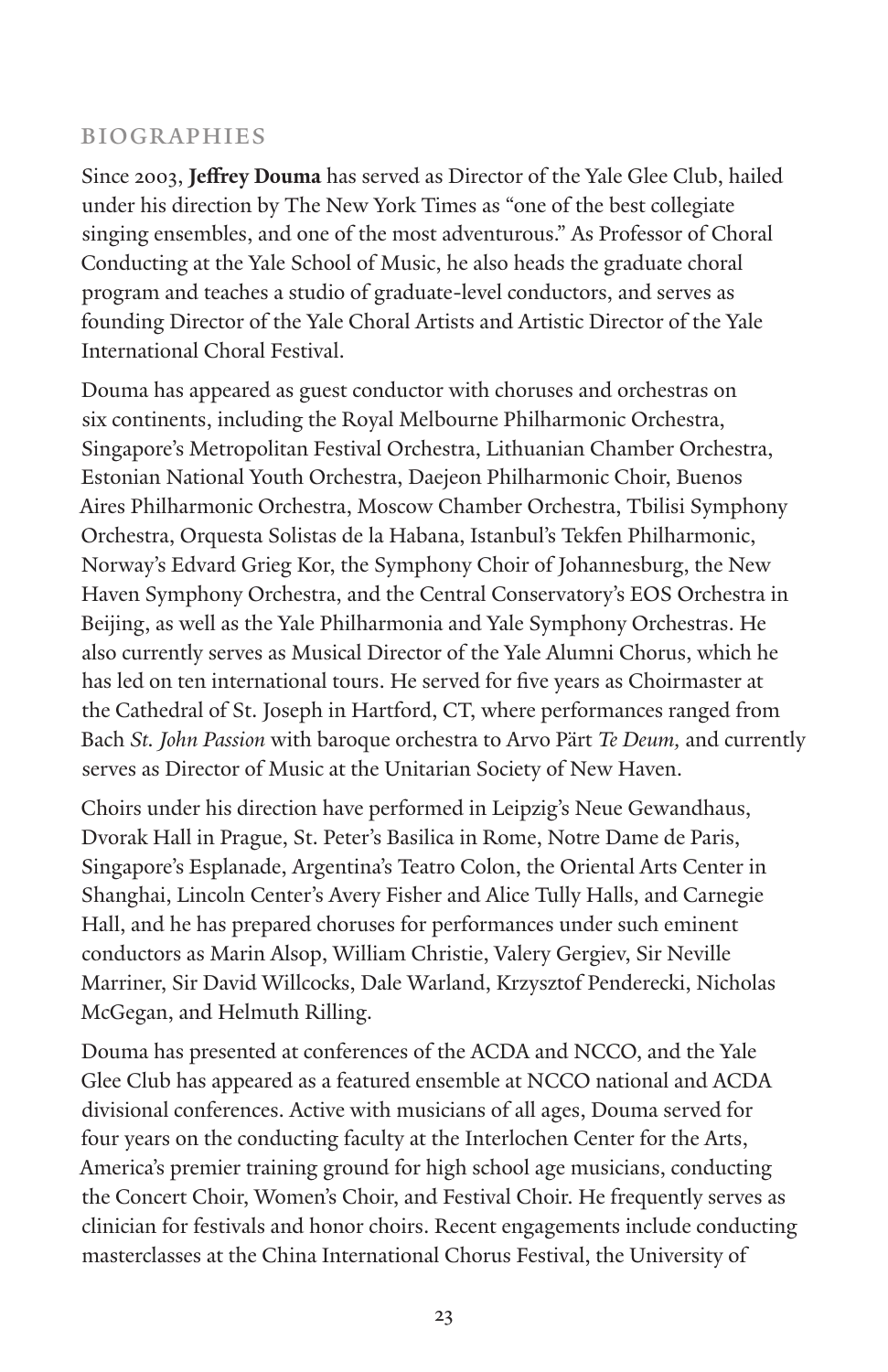Michigan School of Music, the Jacobs School of Music at Indiana University, the Royal Academy of Music in London, the Hochschule der Künste in Zurich, the Florence International Choral Festival, and the Berlin Radio Choir's International Masterclass, as well as residencies at the Central Conservatory of Music, Beijing and at Luther College as Visiting Conductor of the internationally renowned Nordic Choir.

An advocate of new music, Douma established the Yale Glee Club Emerging Composers Competition and Fenno Heath Award, and has premiered new works by such composers as Jennifer Higdon, Caroline Shaw, Dominick Argento, Bright Sheng, Ned Rorem, Rodrigo Cadet, Jan Sandström, Ted Hearne, Hannah Lash, Martin Bresnick, David Lang, Rene Clausen, Bongani Magatyana, and James Macmillan. He also serves as editor of the Yale Glee Club New Classics Choral Series, published by Boosey & Hawkes. His original compositions are published by G. Schirmer and Boosey & Hawkes. A tenor, Douma has appeared as an ensemble member and soloist with many of the nation's leading professional choirs.

In 2003, Douma was one of only two North American conductors invited to compete for the first Eric Ericson Award, the premier international competition for choral conductors. Prior to his appointment at Yale, he served as Director of Choral Activities at Carroll College, and also taught on the conducting faculties of Smith College and St. Cloud State University.

Douma earned the Bachelor of Music degree from Concordia College, Moorhead, MN, and the Doctor of Musical Arts degree in conducting from the University of Michigan. He lives in Hamden, CT, with his wife, pianist and conductor Erika Schroth, and their two children.

Deeply committed to high-level music-making and the education of young musicians, **Nate Widelitz** has traveled to three continents so far as a singer, conductor, scholar, and teacher. He has performed at New York's Carnegie Hall and Lincoln Center, Los Angeles' Disney Hall and Hollywood Bowl, Singapore's Esplanade, and Osaka's Izumi Hall under the batons of Zubin Mehta, Franz Welser-Möst, Esa-Pekka Salonen, Gustavo Dudamel, Sir Bramwell Tovey, Nicholas McGegan, Masaaki Suzuki, and Helmuth Rilling. He has collaborated with Bach Collegium Japan, the New York and Los Angeles Philharmonic Orchestras, the Cleveland Orchestra and solo artists such as Emanuel Ax, Kelley O'Connor, Rod Gilfry, Charles Castronovo, and Ingrid Michaelson. He has conducted choirs in Salzburg Cathedral, participated in masterclasses with Max van Egmond, David Hayes, and Erwin Ortner, prepared choruses for Helmuth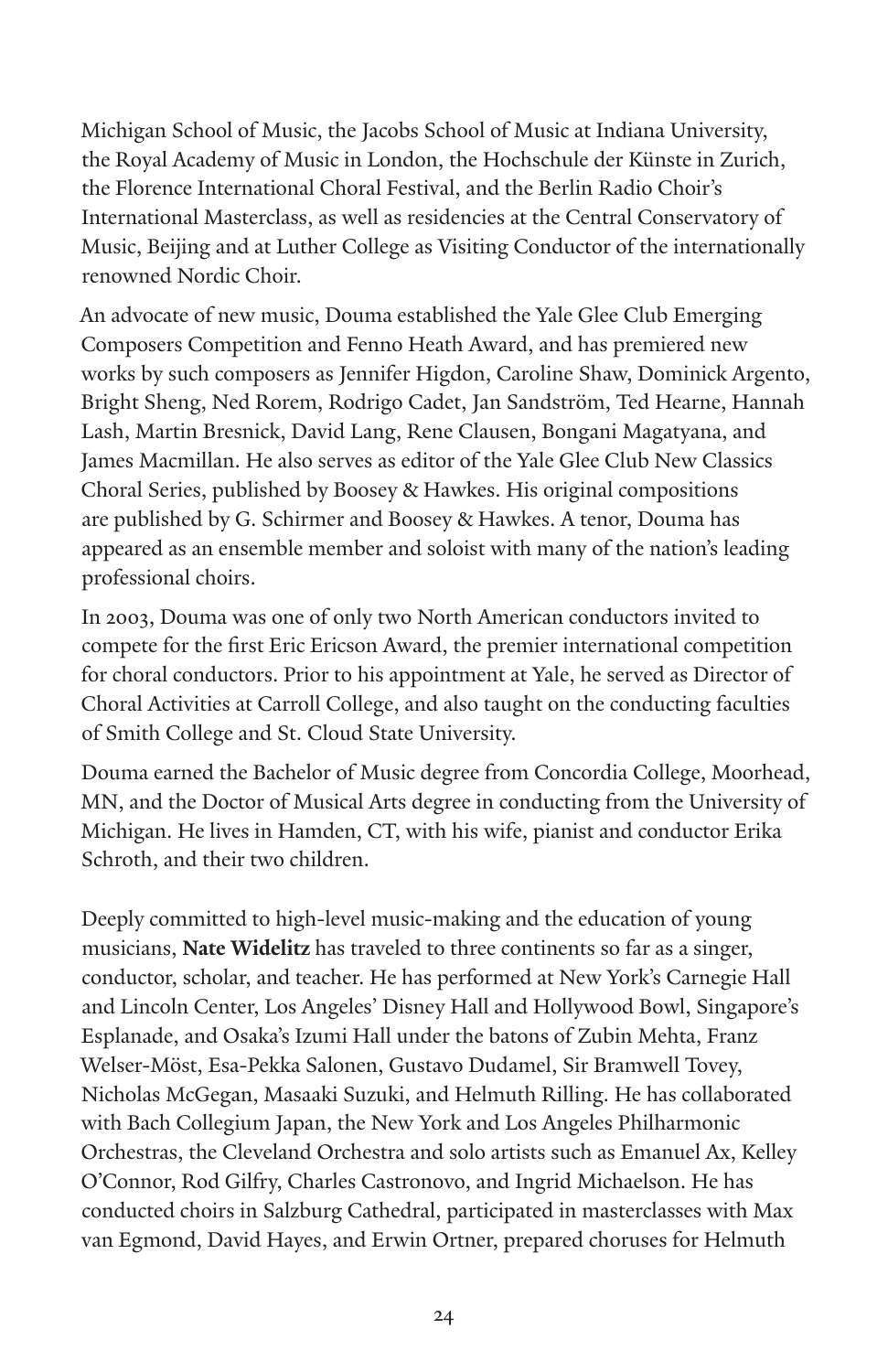Rilling, Carl St. Clair, and Sir Gilbert Levine, earned numerous television and film credits, and taught music on both coasts.

Recent milestones include Nate's appointment as Assistant Conductor of Pacific Chorale, his solo singing debut at Disney Hall with the Los Angeles Master Chorale, and his conducting debut with an all-professional ensemble as guest director of the Horizon Chamber Choir. In 2018, Nate assumed direction of the Collegiate Chorale at Mt. San Antonio College and the Philharmonic Choir at Los Angeles Valley College, made his conducting debut with Pacific Chorale at Segerstrom Concert Hall, and began his appointment as a faculty member at Pierce College and Cal State LA. 2021 saw the release of Nate's work as a singer on the Deutsche Grammophon label.

Nate earned his BM in Vocal Arts from USC's Thornton School of Music and his MM in Choral Conducting from the Yale School of Music, where he studied with Marguerite Brooks, Jeffrey Douma, David Hill, and Masaaki Suzuki. Nate also spent a year as a Fulbright Scholar in Sofia, Bulgaria, researching the women's dvuglas music of the Shopski Kray region. He has since taught music at every level from fourth grade through college and gained recognition as an oratorio singer, with professional credits as a soloist in New York, San Francisco, Hartford, and Los Angeles. In the Fall of 2020, Nate returned to Yale to begin his pursuit of the DMA degree in Choral Conducting and was subsequently appointed Assistant Conductor of Yale's storied Glee Club in 2021.

**Laura Clapp** is a Yale College senior majoring in Urban Studies. She began her musical studies as a violinist and was accepted into the Manhattan School of Music Precollege Division, where she studied with Grigory Kalinovsky, Wu Jie, and Xiao Wang, and began studying conducting under Jonathan Strasser. Laura has performed at various New York City venues including Alice Tully Hall, David Geffen Hall, and all three stages of Carnegie Hall, as well as in concert halls across Cuba, Germany, Italy, and Switzerland. She has spent summers at festivals including the Boston University Tanglewood Institute, Manhattan in the Mountains, and Kinhaven. A former principal violinist of the Yale Symphony Orchestra, Laura continues to perform regularly in chamber groups, solo recitals, and pit orchestras on campus. She currently studies violin with professor Kyung Yu and voice with soprano Anush Avetisyan. During the 2019-20 school year, Laura served as the musical director of the New Blue, Yale's oldest soprano/ alto a cappella group. She currently sings as a section leader for the Marquand Chapel Choir and a member of the Yale Recital Chorus. Laura has exercised her passion for music education by working for the D.C. Youth Orchestra Program, teaching New Haven high school students through Morse Chorale, coaching